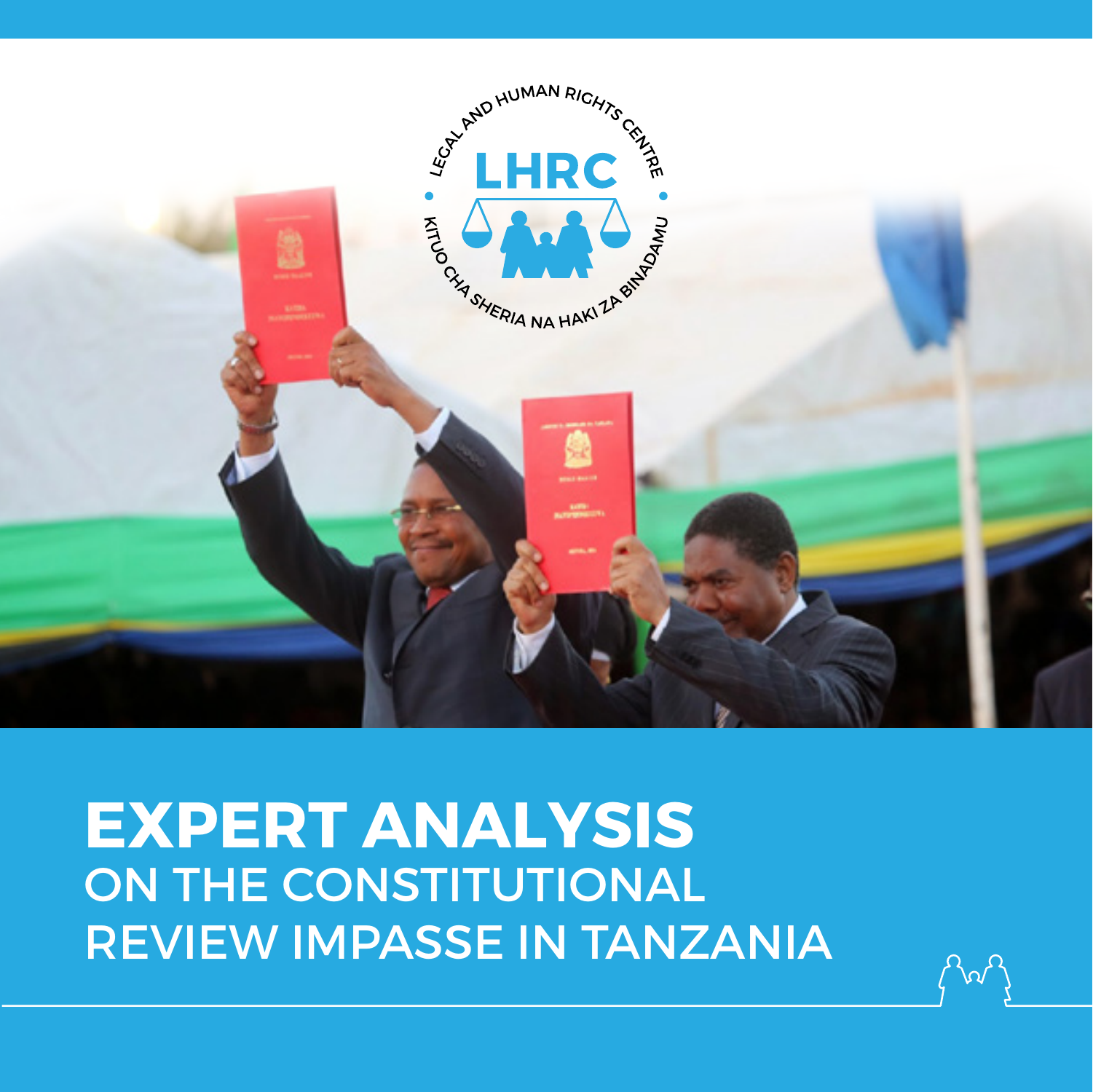#### **Published by:**

Legal and Human Rights Centre (LHRC) Justice Lugakingira Building Kijitonyama P. O. Box 75254, Dar es Salaam - Tanzania **Tel:** +255 22 2773038/48; **Fax:** +255 22 2773037 **Email:** lhrc@humanrights.or.tz **Website:** www.humanrights.or.tz

#### **Arusha Office**

Olerian, Street PlotNo116/5, Sakina Kwa Idd, P.O.Box 15243, Arusha- Tanzania **Tel:** +255 27 2544187 **Email:** lhrcarusha@humanrights.or.tz

#### **The Legal Aid Clinic**

Isere Street – Kinondoni P. O. Box 79633, Dar es Salaam – Tanzania **Phone/ Fax:** +255 22 27612015/6 **Email:** legalaid@humanrights.or.tz

#### **Writers;**

**Prof. Khoti Kamanga Dr. James Jesse**  & **Dr. Edwin Babeiya** ©LHRC, May 2018

Expert Analysis On The Constitutional Review Impasse In Tanzania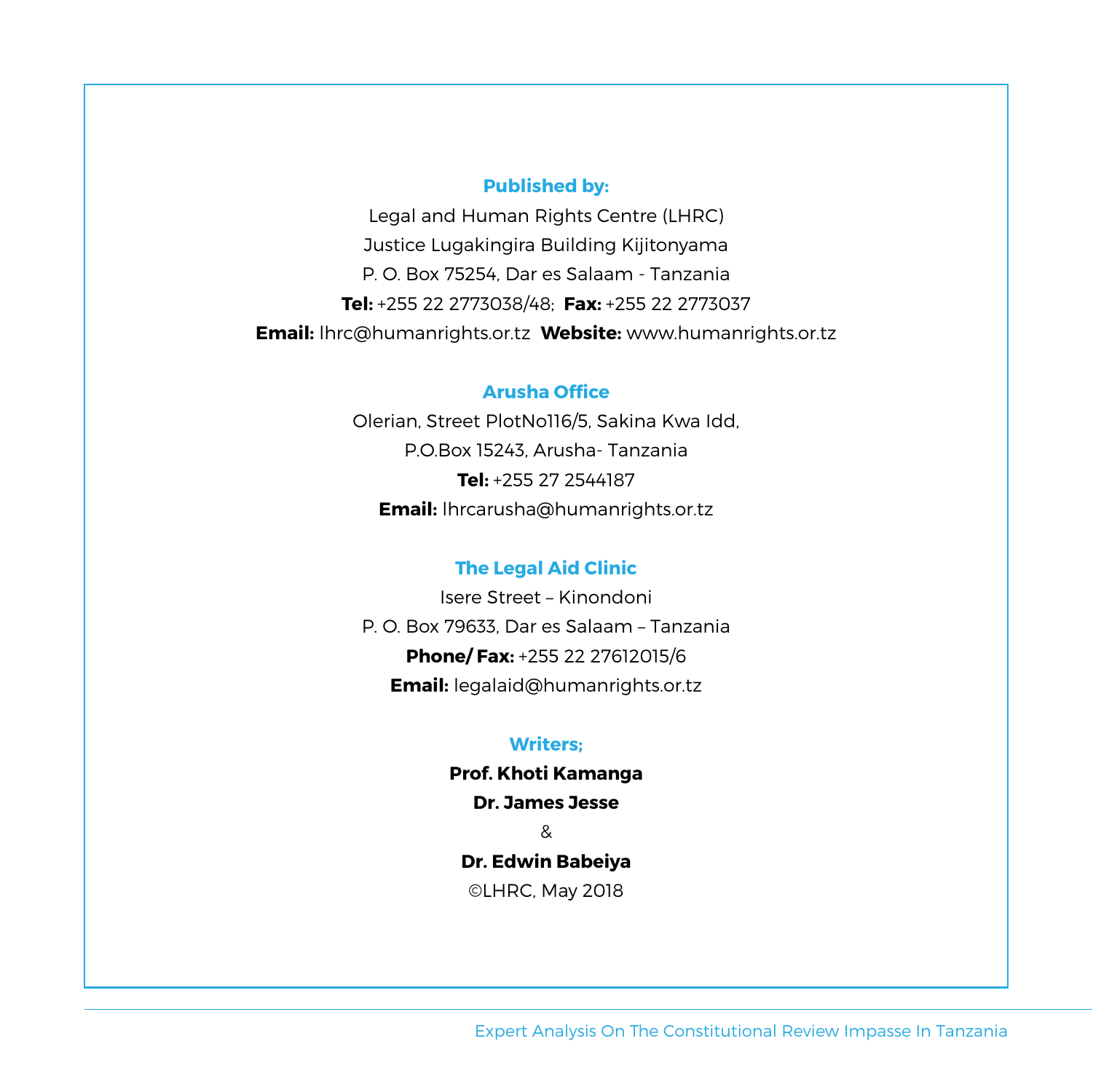# **TABLE OF CONTENTS**

| <b>ABREVIATIONS</b> | $\cdot\cdot$ |
|---------------------|--------------|
| <b>FOREWORD</b>     | iii          |
| ABOUT LHRC          | v            |

#### **Section I: GENERAL INTRODUCTION AND BACKGROUND\_\_\_\_\_\_\_\_\_\_\_\_\_\_\_\_\_\_\_\_\_\_\_\_\_\_\_\_\_\_\_\_\_\_\_\_\_\_\_\_\_\_\_\_\_1**

| 1.1 Introduction                                                      |     |
|-----------------------------------------------------------------------|-----|
| 1.2 Background to the Constitutional Review Process                   |     |
| 1.3 Impasse of the Constitutional Review Process                      | 6   |
| 1.4 The Rationale for the Analysis of the Constitution Review Process | າດ: |

#### **Section II: THREE POSSIBLE APPROACHES TO REACTIVATE THE CONSTITUTIONAL REVIEW PROCESS\_\_\_\_\_11**

|            |                                                                                                                                    | -11 |
|------------|------------------------------------------------------------------------------------------------------------------------------------|-----|
|            |                                                                                                                                    | 15  |
|            |                                                                                                                                    | 15  |
|            |                                                                                                                                    | 17  |
|            |                                                                                                                                    | 18  |
|            |                                                                                                                                    | 19  |
|            |                                                                                                                                    | 20  |
|            |                                                                                                                                    | 21  |
|            |                                                                                                                                    | 23  |
|            |                                                                                                                                    |     |
|            | 2.3.3.2 Administrative, Political & Legal Implications for Operationalizing a Committee of Experts in                              |     |
|            | Tanzania<br><u> 1989 - Johann Stoff, deutscher Stoffen und der Stoffen und der Stoffen und der Stoffen und der Stoffen und der</u> | 26  |
|            |                                                                                                                                    | 30  |
|            | 2.3.3.4 Summary of Disadvantages of the CoE Approach <b>Communicate Contract Control of Contract Control Control</b>               | 30  |
|            |                                                                                                                                    | 31  |
| References |                                                                                                                                    | 33  |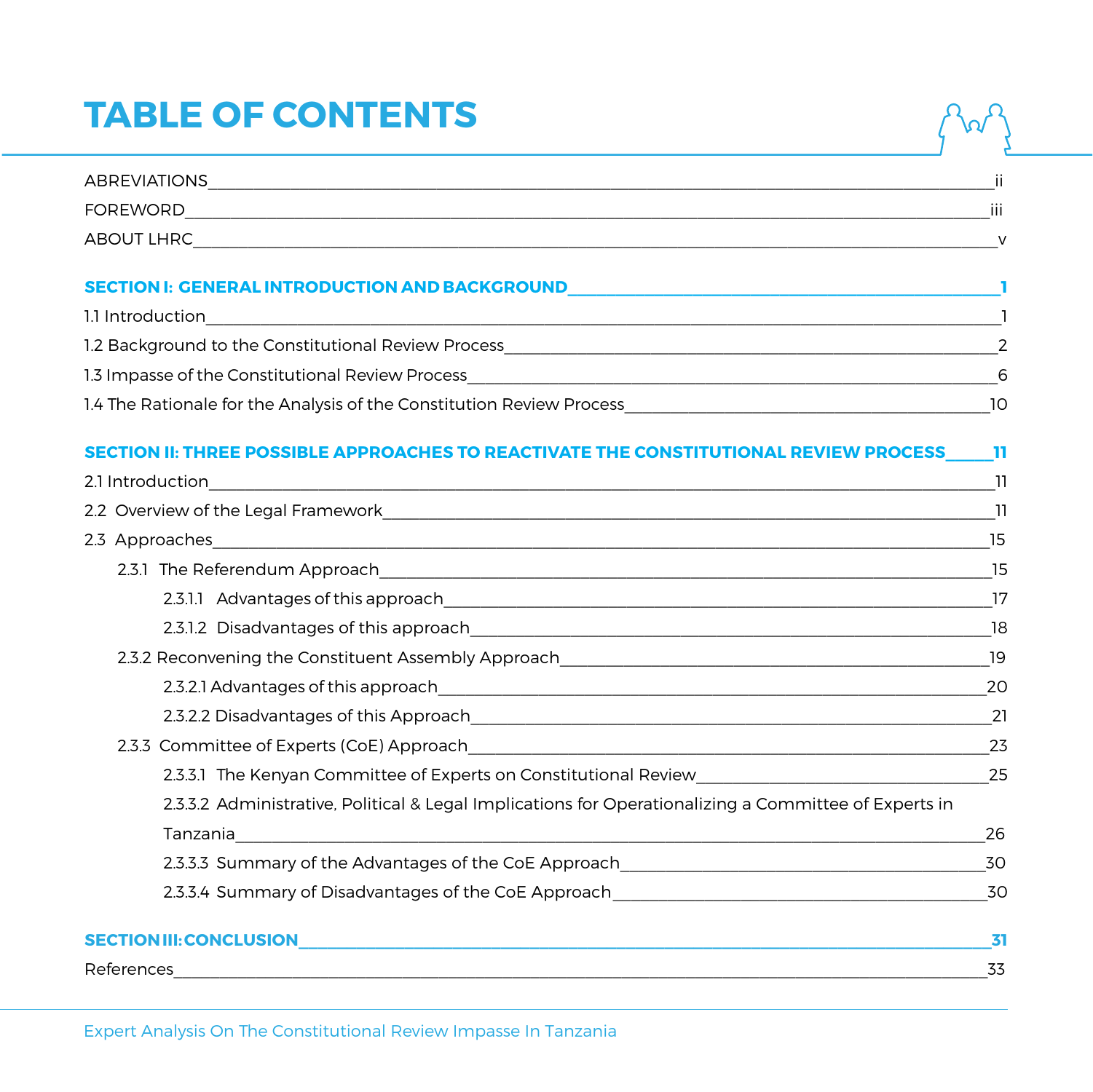## **ABREVIATIONS**

| ASP            |   | Afro-Shiraz Party                                     |
|----------------|---|-------------------------------------------------------|
| CA             |   | Constituent Assembly                                  |
| <b>CCM</b>     |   | Chama Cha Mapinduzi                                   |
| <b>CHADEMA</b> |   | Chama cha Demokrasia na Maendeleo                     |
| CoE            |   | Committee of Experts                                  |
| <b>CRC</b>     |   | Constitutional Review Committee                       |
| <b>IDPs</b>    | ۰ | Internally Displaced Persons                          |
| <b>KNDRC</b>   |   | Kenyan National Dialogue and Reconciliation Committee |
| <b>LHRC</b>    |   | Legal and Human Rights Centre                         |
| <b>NEC</b>     |   | National Electoral Commission                         |
| <b>PEV</b>     |   | Post-Election Violence                                |
| <b>TANU</b>    |   | Tanganyika African National Union                     |
| <b>UKAWA</b>   |   | Umoja wa Katiba ya Wananchi                           |

Agr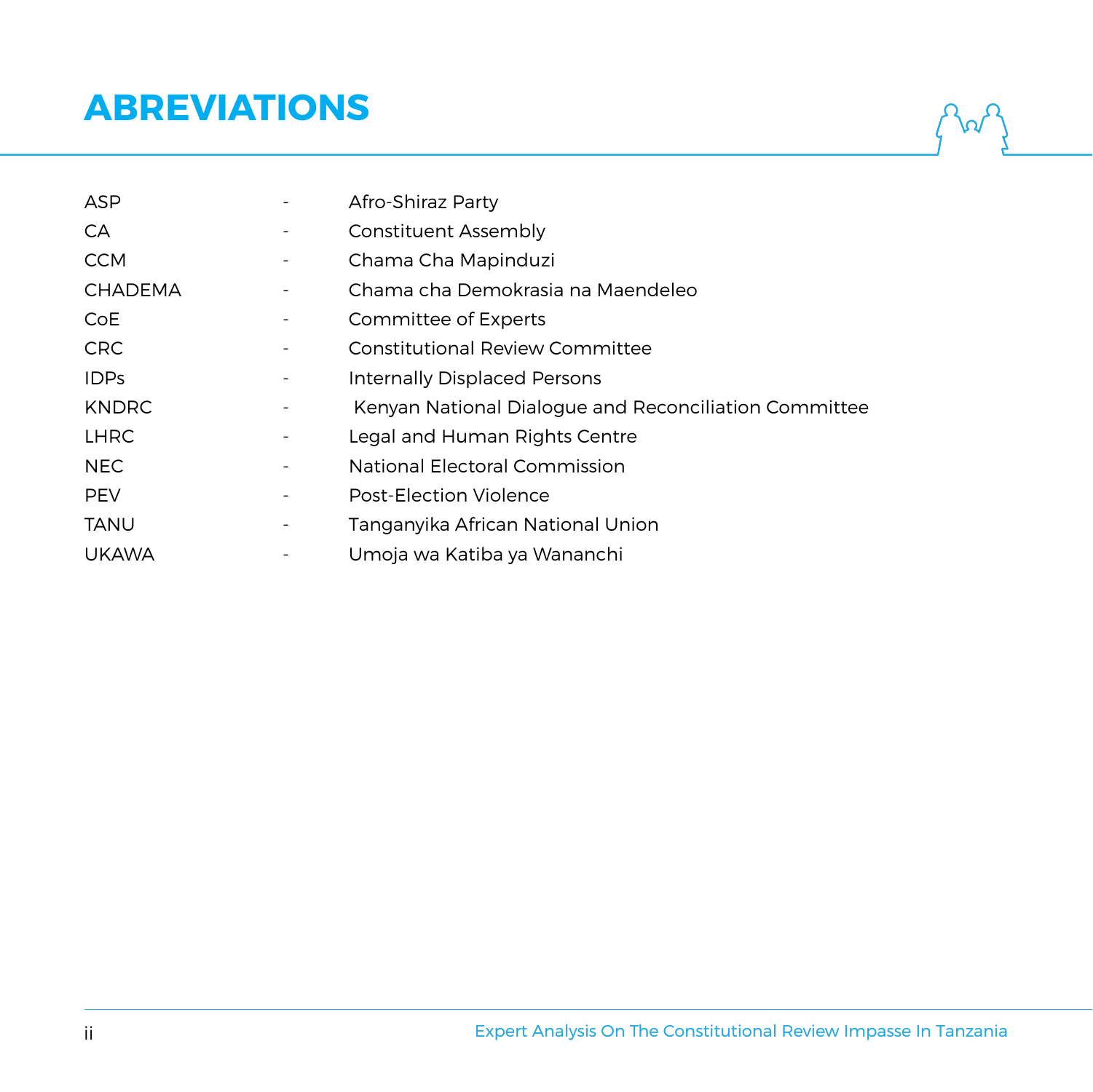## **FOREWORD**

It is now over 23 years since establishment of the Legal and Human Rights Centre (LHRC) and its subsequent engagement in the civic awareness creation on human rights and campaign for peoples centered constitution in Tanzania.

The beginning of the Constitution Review Process in 2011 was upheld with jubilation and anticipation of a step ahead in realization of a JUST and EQUITABLE society in Tanzania until when its stalemate was onset owing number of reasons put forward in this report.

In pursuing its programmatic activities geared towards realization of people's centred process and constitution, LHRC has continuously engaged and hosted constitution experts from different professional fields with the objective of analyzing, documenting and archiving technical information related to the Constitution Review Process in Tanzania. The professional guidance form basis of most LHRC's constitutional reform advocacy programs which aims at raising people's awareness on constitutional issues including the ongoing constitution review process to ensure effective citizenry participation in the process.

With the specific aim of addressing the stalemate of the constitution review process, LHRC commissioned the analysis and writing of this report to independent constitution experts from the University of Dar Es salaam whom we appreciate their immeasurable efforts to the reality of this report.

I hope this report will enlighten all readers especially constitution review process stakeholders and contribute to inform their advocacy strategies and the government decisions towards the continuation of the citizenry centered constitution review process considering its significance.

**Dr. Helen Kijo- Bisimba Executive Director - LHRC**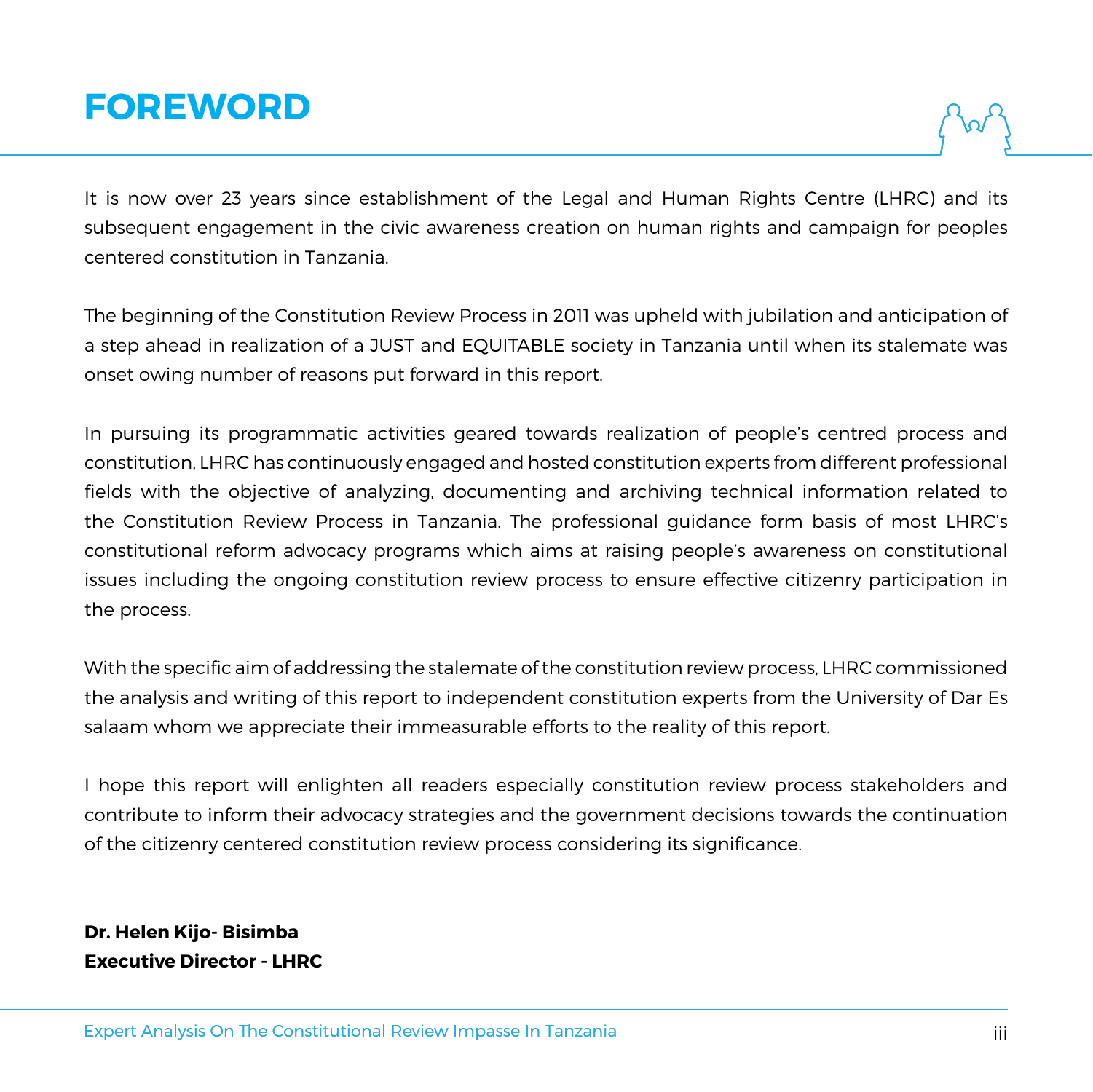# **ABOUT LHRC**

The Legal and Human Rights Centre (LHRC) is a private, autonomous, voluntary non-Governmental, nonpartisan and non-profit sharing organization envisioning a just and equitable society. It has a mission of empowering the people of Tanzania, so as to promote, reinforce and safeguard human rights and good governance in the country. The broad objective is to create legal and human rights awareness among the public and in particular the underprivileged section of the society through legal and civic education, advocacy linked with legal aid provision, research and human rights monitoring. LHRC was established in 1995 and its operations mainly focus on Tanzania Mainland, with specific interventions in Zanzibar.

#### **Vision**

The LHRC envisages a JUST and EQUITABLE society, in which the three arms of the State as well as non-state actors practice accountability, transparency and there is rule of law; and where there is public awareness, respect and engagement for human rights and good governance; where justice and respect for human dignity are reality.

#### **Mission**

To empower the public, promote, reinforce and safeguard human rights and good governance in Tanzania through legal and civic education and information; sound legal research and advice; monitoring and following-up on human rights violations; and advocacy for reforms of policies, laws and practices in conformity with international human rights standards.

#### **LHRC's Values:**

- *• Integrity*
- *• Equality*
- *• Transparency*
- *• Accountability*
- *• Professionalism*
- *• Voluntarism and Volunteerism*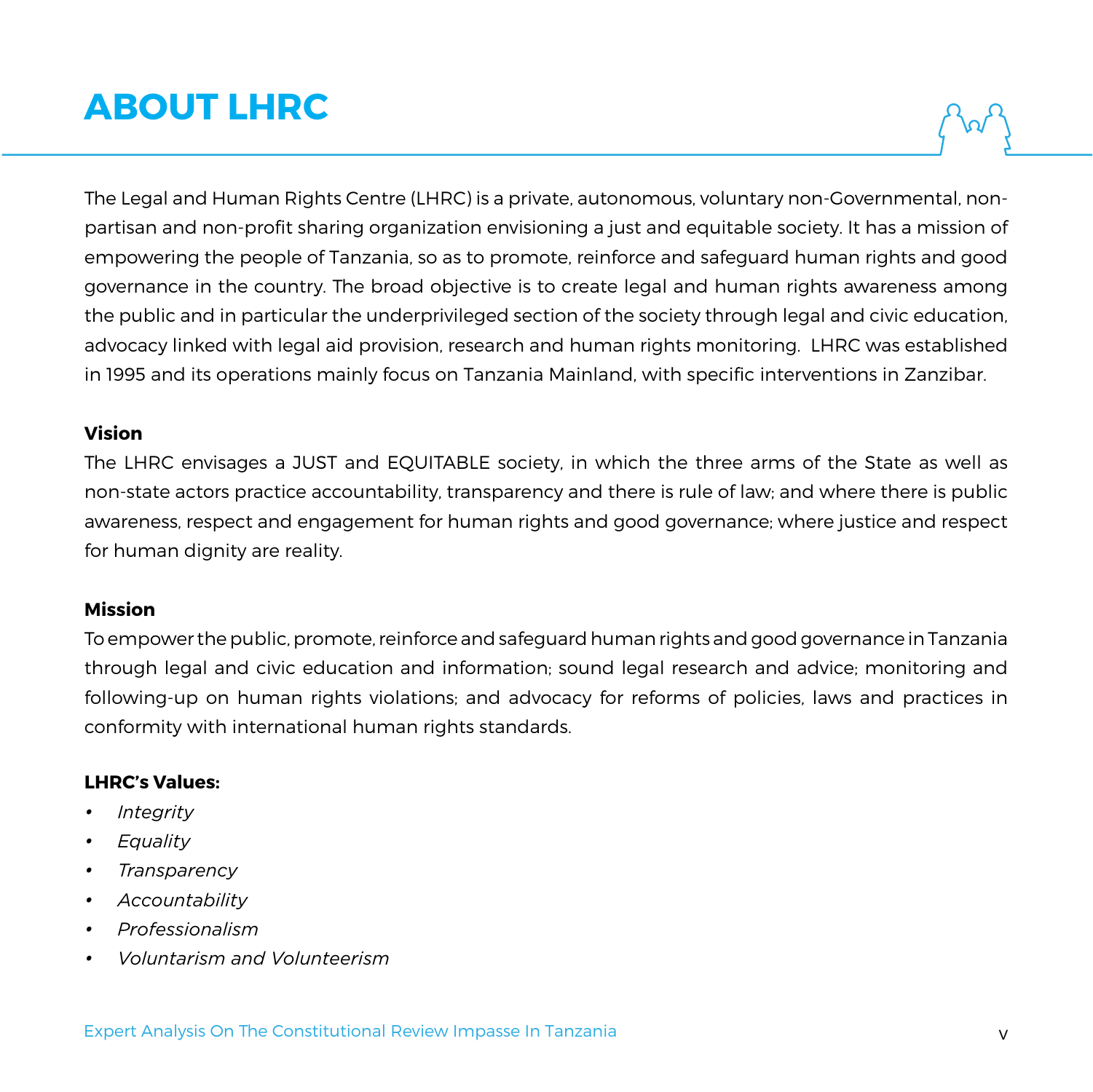# **Section I: GENERAL INTRODUCTION AND BACKGROUND**

### 11 Introduction

This is a study report by a team of experts with a special concern on matters of constitutionalism, and the impasse the Constitutional Review process in Tanzania finds itself in. The analysis is intended to inform the process stakeholders and other readers as to the possible approaches in finding a breakthrough to the impasse.

In view of the foregoing it is important to begin with the main concept. One of the key pillars of a democratic state is the existence of the constitution adopted through consensus and compromises with the greater goal of forging national unity, articulating commonly shared values and capturing long term aspirations of diverse members of society. From a legal standpoint, the constitution is the supreme law of the land, preoccupied with defining the scope and limits of powers of governmental bodies and its officers, on the one hand, and protecting the fundamental rights and freedoms of individuals and groups, on the other. Another fundamental characteristic of a genuinely democratic and modern constitution is the 'separation of powers' and 'checks and balances' principles between the key arms of government – the Executive, Judiciary, and the Legislature.

In the context of a young and politically fragile nation such as Tanzania, the constitution has the unique role of promoting national unity, a sense of civic duty, reconciliation, and constitutionalism. As will become shortly clear, the history of constitution making in Tanzania in the period between 1961 - 1977 reveals severe gaps as regards several of the fundamental constitutional principles discussed above.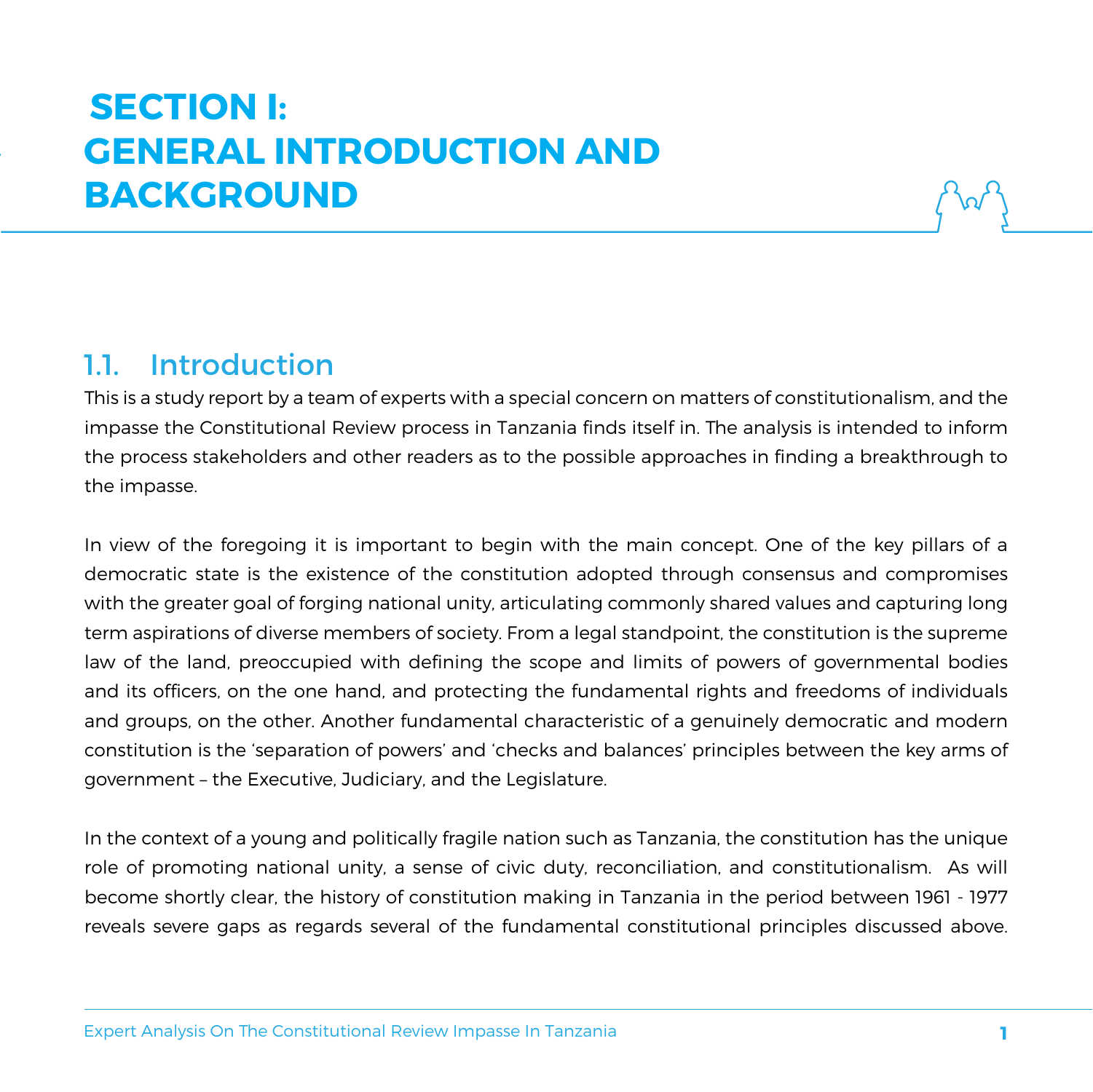Since independence, Tanzania has been involved in constitution-making processes; the country's history of constitution-making starts from 1961 when the Independence Constitution was adopted. Among other provisions, this Constitution provided for, a Governor General representing the Queen of England as the Head of State and an executive Prime Minister, Mwalimu Julius Kambarage Nyerere, from the majority party in parliament. The legitimacy of this constitution was questionable as its formulation and adoption did not involve broad popular consultation.

In 1962 the government adopted the Republican Constitution which combined the powers of the Head of State and government. The Republican Constitution was replaced by the Interim Constitution of the United Republic of Tanganyika and Zanzibar in 1964 which provided for the union of Tanganyika (Mainland Tanzania) and Zanzibar. This union was formalized by signing a treaty called the Articles of the Union by the Presidents of both sides and it is these Articles that form the legal basis of the Union. In 1965, the Interim Constitution was modified in order to formalize the one party state dominated by the Afro-Shirazi Party (ASP) for Zanzibar, and Tanganyika African National Union (TANU) for Tanganyika .

In 1977, the Interim Constitution was replaced by the current Constitution of the United Republic of Tanzania of 1977, again by procedures not involving any meaningful popular consultation. Following the country's adoption of multiparty politics in 1992 there were concerns from various stakeholders such as opposition parties, civil society organizations and the general public that this constitution had several gaps that could not be sufficiently addressed through amendments. It was on the basis of these concerns that the country embarked on the Constitutional Review Process as the next section below highlights.

### 1.2. Background to the Constitutional Review Process

Demands for a new constitution in Tanzania can be traced to the 1980s during which several stakeholders such as civil society organizations and opposition political parties expressed discontent with the current constitution and called for a participatory constitution review process . Owing to these demands, the government issued a White Paper on Constitutional Reform in 1998 containing 19 issues linked to proposals for amendment. Even with these 19 issues listed in the White Paper, public desire and demand for reforms that would lead to a new constitution were everywhere.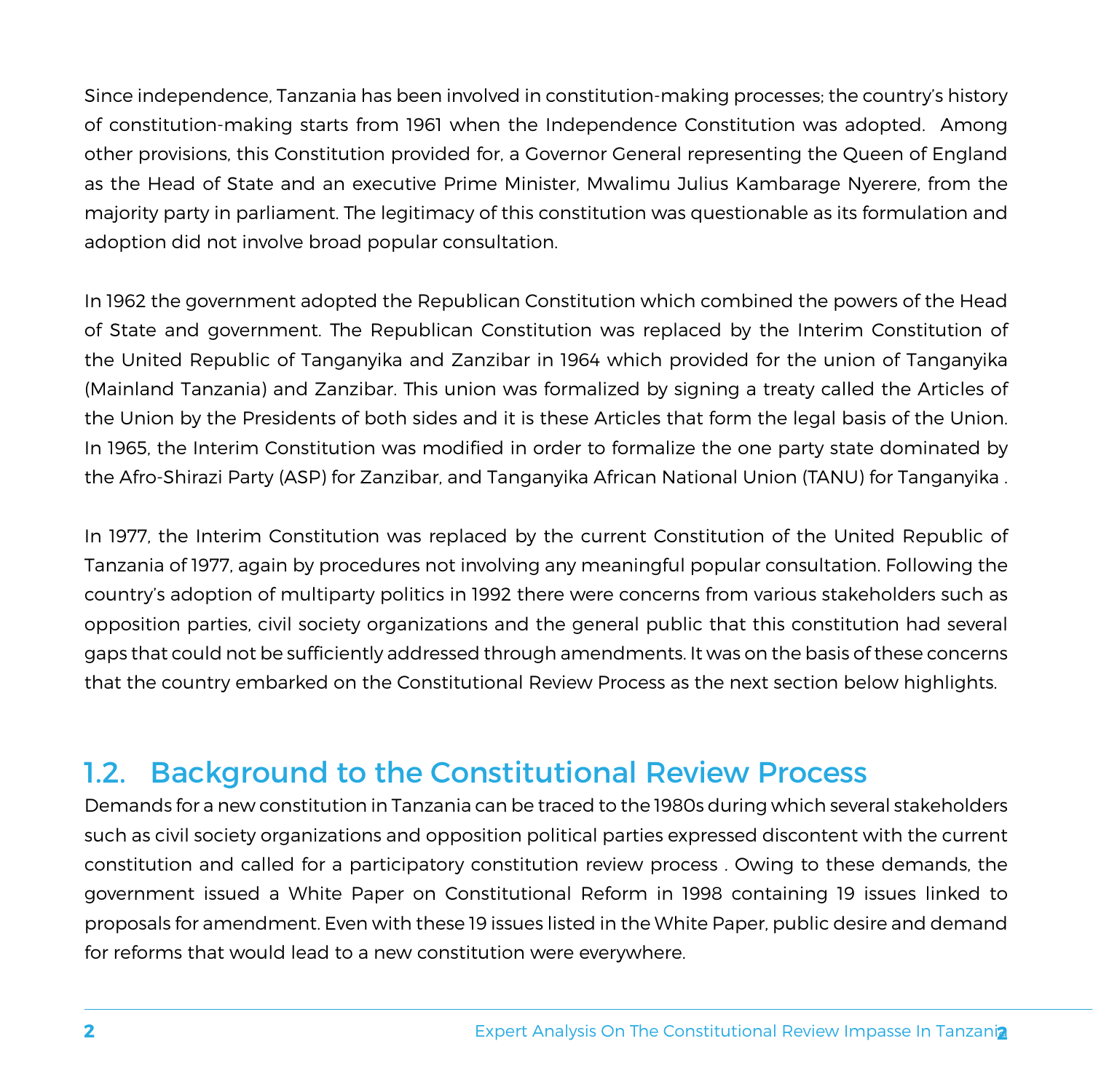Of particular importance was the need to have a constitution that would expressly and more adequately provide for a multiparty system of democracy. The main justification for the new constitution was anchored on the position that the current 1977 Constitution was outdated. Specific critics directed at this Constitution included: the argument that it was meant for a single party system and was thus unfit for the pluralist democracy; its legitimacy is questionable as it did not originate from a participatory process; and that the constitution conferred too many unfettered powers on the Head of State.



*Picture 1: Former President of the United Republic of Tanzania Jakaya Kikwete addressing the Nation on the government intention to begin the Constitution Review Process on 31st December 2010*

Despite publicly declared resistance from the Attorney General, and the Minister of Constitutional and Legal Affairs, and whose preference was further amendments to the existing constitution, the grounds well for overhauling the constitution did not cease.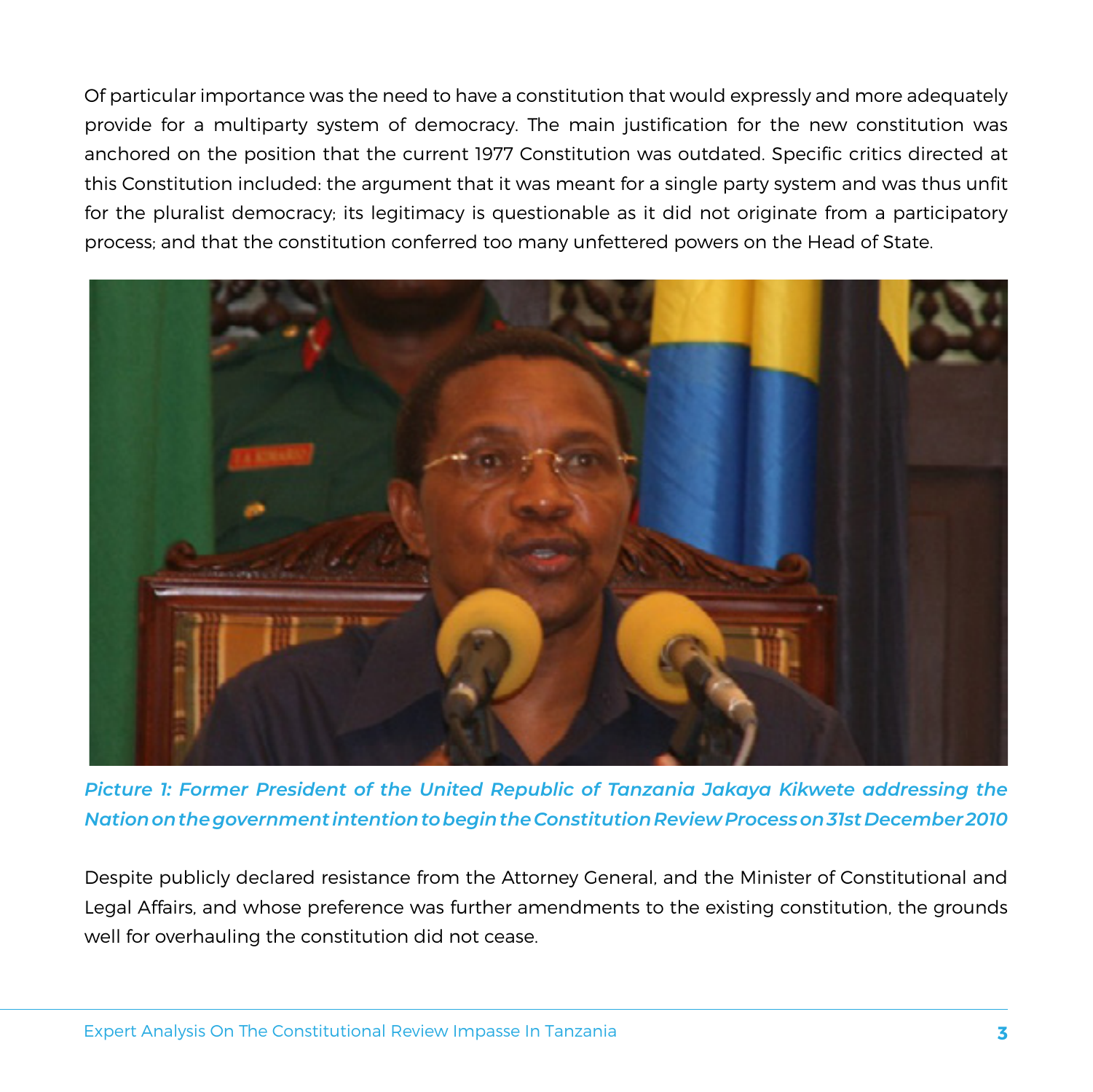The momentum for the new constitution significantly increased during and after the general elections in 2010. While the 2010- 2015 Election Manifesto of the ruling party Chama Cha Mapinduzi (CCM) did not provide for this process, that of the largest opposition party in Parliament, Chama Cha Demokrasia na Maendeleo (CHADEMA) , contained pledges of giving the nation a new constitution. However, it was only in December 2010 that a more definitive statement was made by Government, in a televised address to the nation, by the then President of the United Republic of Tanzania, H.E Dr. Jakaya Mrisho Kikwete that the country will embark on the constitutional making process.

As a direct follow up to the President's pledge, a Constitution Review Bill was tabled in 2011. The Bill was immediately challenged by various stakeholders on several grounds including unjustifiably concentrating powers in the President in constituting the Constitutional Review Commission. There were appeals especially from opposition parties and the civil society for the appointed members of the Constitutional Review Commission to be approved by Parliament. There were also calls to have the terms of reference for the Commission to be drafted by an independent body. As a result of these discontents towards the Bill and after a series of consultations between the President of the United Republic of Tanzania and the representatives of opposition parties and civil society organizations, the Bill was assented to by the President following some but not all proposed amendments.

One of the key provisions of this Act was the establishment of the Constitutional Review Commission whose members, as pointed out earlier, were to be appointed by the President (this Commission came to be widely known as the 'Warioba Commission', following the name of the Commission's Chair, retired judge, Joseph Sinde Warioba). The President appointed the 32 members of the Commission drawn from Mainland Tanzania, and Zanzibar. The Commission's main task was to collect public opinion on the new constitution and prepare a draft constitution which was to be presented to and approved by the Constituent Assembly. After a series of public hearings, the Commission launched the first Draft Constitution in June 2013 which was subsequently subjected to discussions by nationwide Constitutional fora. Based on the inputs from these forums, the Commission prepared and submitted the second Draft Constitution to the President of the United Republic of Tanzania and the President of Zanzibar in December 2013. This draft was well received by a large and wide range of stakeholders for the remarkable extent the draft captured matters of particular concern to the general population.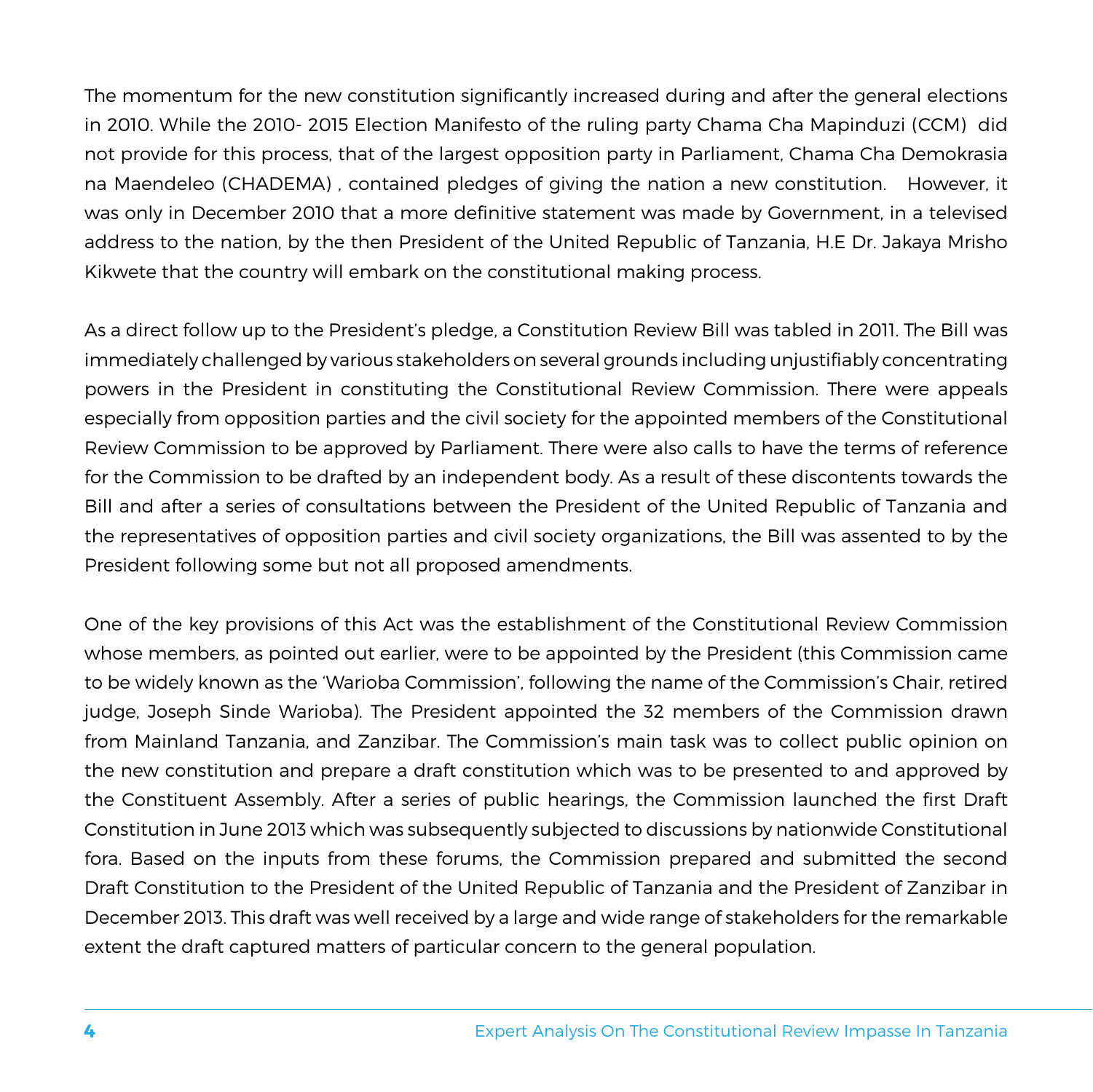

*Picture 2: The former CRC Chairperson Hon. Judge (Rtd) Joseph Sinde Warioba together with other commissioners addressing one of the public view's collection meeting in Ijitimai ya Zamazi Mwanakwerekwe Zanzibar on 28/11/2012*

Following the submission of this draft to the President, the Constituent Assembly was appointed for purpose of debating and approving the Draft before a referendum. In addition to all members of Parliament, and all members of Zanzibar's House of Representatives, the President appointed an additional 201 members of the Constituent Assembly, bringing total membership to 629. Duly formed, the Constituent Assembly commenced its work of debating the submitted draft constitution on 18th February, 2014. In the course of debating, the Assembly was boycotted by members from the Coalition for the Defenders of People's Constitution (popularly known in Kiswahili as *Umoja wa Katiba ya Wananchi*-UKAWA) on 16th April, 2014 whose number was 101. UKAWA announced that it was boycotting the Constituent Assembly until its grievances about the apparent rejection of key recommendations of the Constitutional Review Commission (CRC) embodied in the Draft Constitution were taken into account. Despite the boycott, on 2nd October, 2014 a draft 'Proposed Constitution' (or in its Kiswahili version,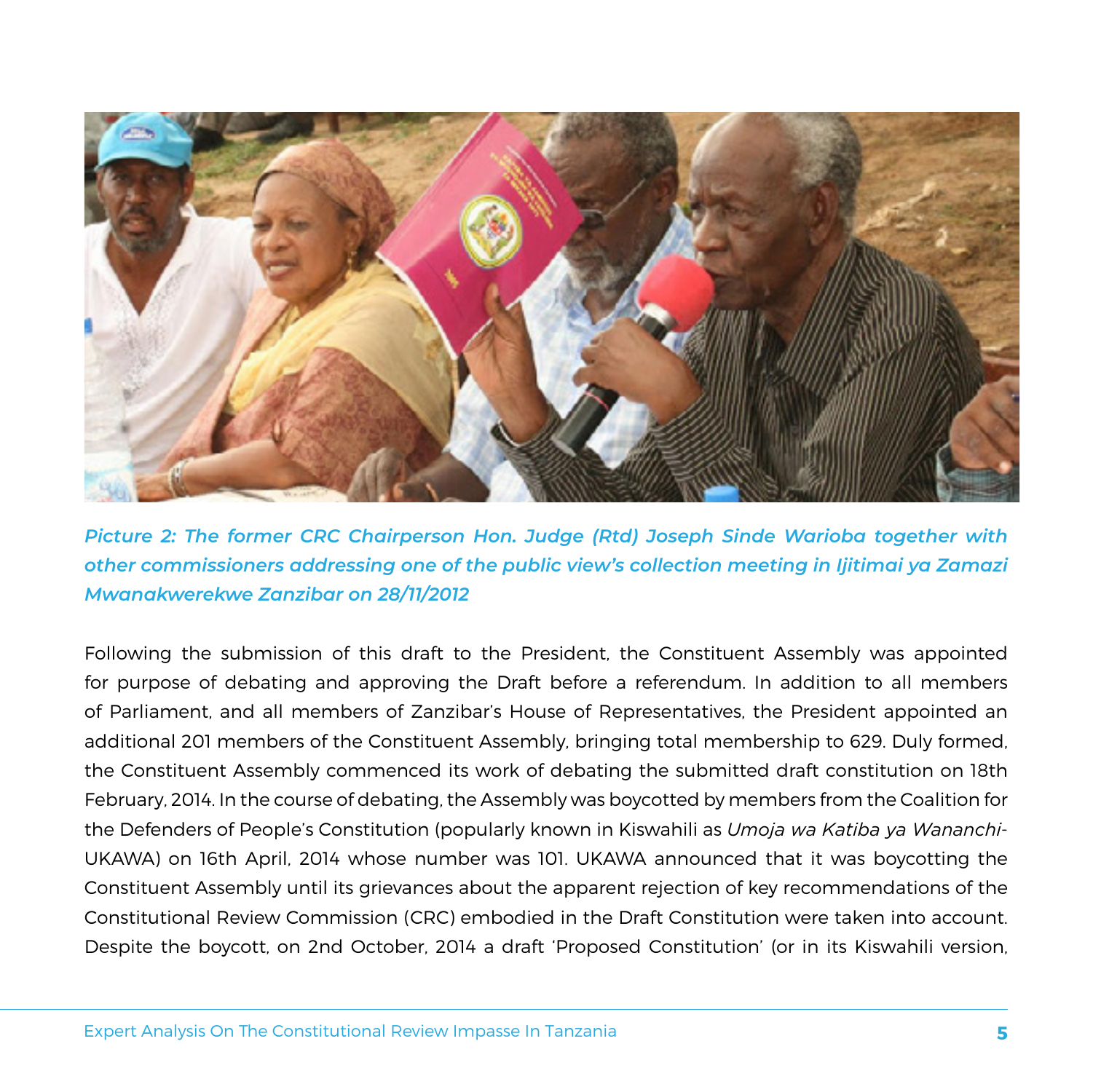'*Katiba Inayopendekezwa*') was adopted after obtaining the required vote threshold from the members of the Constituent Assembly representing Zanzibar and Tanzania Mainland.

### 1.3. Impasse of the Constitutional Review Process

When the country embarked on the process of making the new constitution, expectations were that the process will come to an end in 2014, well ahead of the General Elections of 2015. To date neither has the 'Proposed Constitution' been put to a referendum, nor has a new constitution been promulgated, such that the legal fate of the "proposed constitution' remains in limbo. The stalemate is attributable to several factors.

The first and which appears to be the major factor was the unrealistic timeframe set for the referendum. Further discussion on this issue will be made in Section Two below. According to the Referendum Act, 2013 the President of the United Republic of Tanzania was required within **fourteen days** after receiving the Proposed Constitution to direct the National Electoral Commission (NEC) to conduct the referendum. The President thus ordered that the referendum campaigns to be held between March and April 2015 and on 30th April 2015 a referendum poll. However, this order took little consideration of the fact that NEC had planned to update the Permanent National Voters' Register (PNVR) prior to the 2015 general elections and the referendum. Contrary to the anticipation that the updating exercise would have been completed by the end of April, 2015, the exercise was completed in September 2015. As there was a shared position among stakeholders that referendum should be held using the updated PNVR, it was practically impossible to conduct the referendum on 30th April, 2015 as per the presidential order.

The second reason is the outbreak of the conflict in the Constituent Assembly between members of CCM and their sympathizers, on the one hand, and members affiliated to UKAWA, on the other . This conflict stemmed from two basic factors. The first was different orientations between the two sides towards the '*Warioba Draft*' as CCM was against the draft while UKAWA supported it. CCM's negative view towards the second draft of the constitution was fuelled by the President's expression of his objection to several provisions of the Warioba draft during his opening speech at the Constituent Assembly.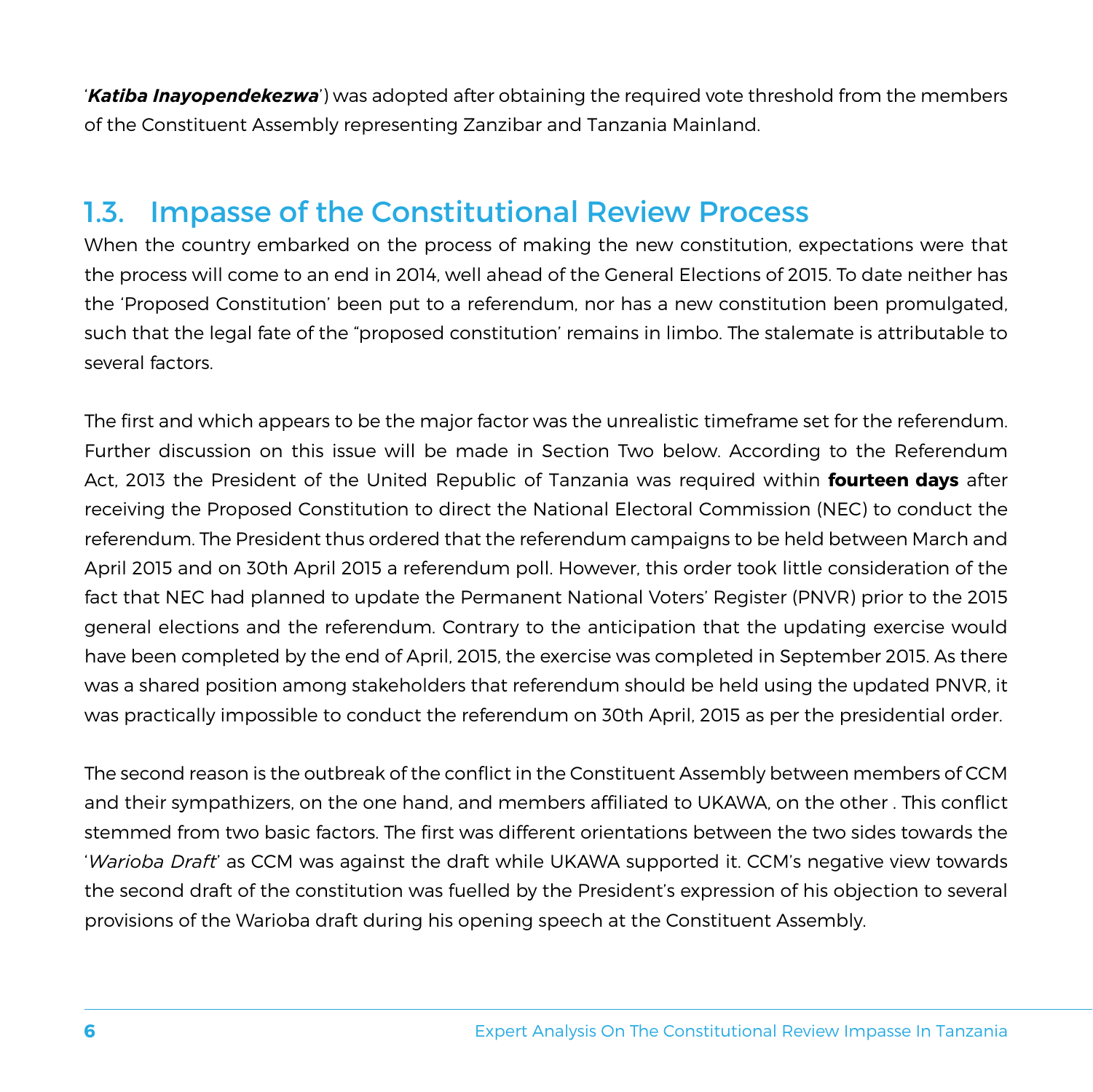Some of the issues provided for by the draft constitution and which the President challenged included: a proposal that a member of Parliament shall lose his/her post if he/she fails to perform his/ her responsibilities; a provision for the member of parliament to serve for three terms only; a recall of a member of Parliament in case he/she fails to deliver; and the proposed three governments union structure. Being the President and the Chairman of the ruling party, his orientation towards the draft constitution significantly shaped the opinion and attitude of the majority of the members of the Constituent Assembly towards the draft.



*Picture 3: A segment of members of the Constituent Assembly from Umoja wa Katiba ya Wananchi (UKAWA) walking out of the Constituent Assembly during the boycott on 16th April 2014*

The second factor was the imbalanced representation in the Constituent Assembly as it was exceedingly dominated by members and supporters of CCM. Consequently, after the UKAWA boycott of the Constituent Assembly the remaining members replaced the Draft Constitution with what was/is believed to be essentially a completely new version of the draft from that presented to the President.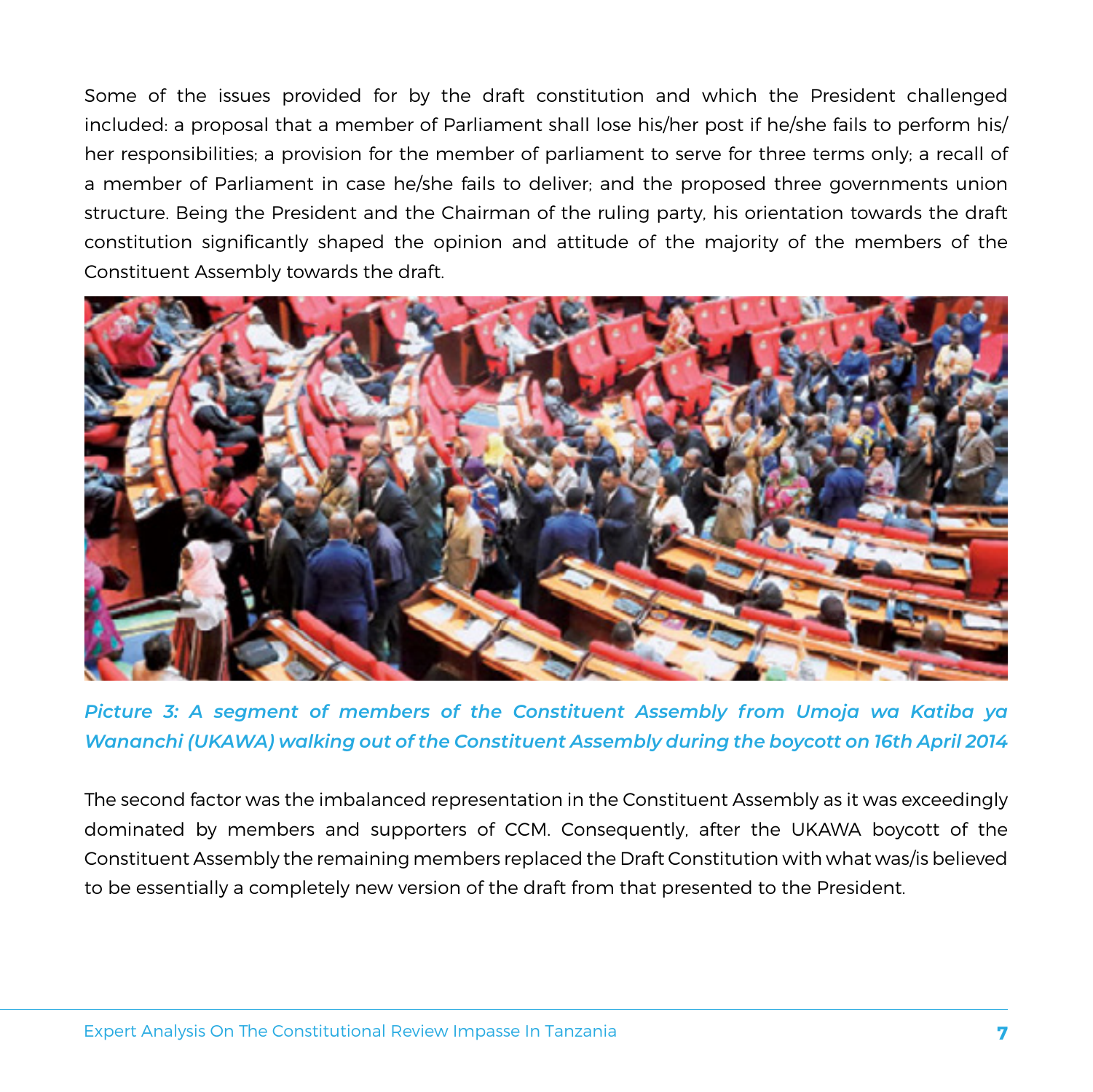The Proposed Constitution was strongly opposed by opposition parties and civil society organizations on grounds that it did not reflect public opinion as captured by the Warioba Draft.

The debate and approval of the Proposed Constitution (or, to use its official title, '*Katiba Inayopendekezwa*') was therefore not anchored in the spirit of consensus building characterising modern day democratic constitutions and was instead held captive by the 'politics of numbers' in which narrow, rather than broad national interests prevailed.

Non-involvement of the opposition in the debates and approval of the Proposed Constitution undermined not only the legitimacy of the process but did little in promoting national cohesion and diversity, the intensification of parochial sentiments being the ultimate result. Ignoring the walkout without sparing time for negotiations and reconciliation or addressing their justifiable concerns harmed the credibility of the process and its output considerably.

The last factor in establishing the determinants of the Constitutional Review Impasse is associated with the declared position of the current, fifth phase government towards the constitutional review process. During his first speech to the National Assembly and the speech he made when receiving the reports of the General Elections from the National Electoral Commission, the President of the fifth phase government, H.E. Dr. John Pombe Magufuli promised to proceed from where his predecessor (i.e., President J.M. Kikwete) ended. He nevertheless changed his position later by maintaining that finalizing the constitutional review process was not among his Government's priorities and that in the 2015 Presidential Election campaigns he had at no point promised the nation a new constitution. This position has had both positive and negative effects. With regard to the former, it is true and as earlier shown, the constitutional review process led to an intensification of political polarisation of the nation, and in this context the President's position appears to complicate rather than ameliorate the existing impasse. At the same time, saying that a constitutional review process is not among the fifth phase Government's priorities cannot be reasonably interpreted as ruling out totally, now or in the foreseeable future the search for a new Constitution for Tanzania. If this is so, there is ample room to continue reflecting on the existing impasse with a view to building consensus as to the most acceptable and practical breakthrough.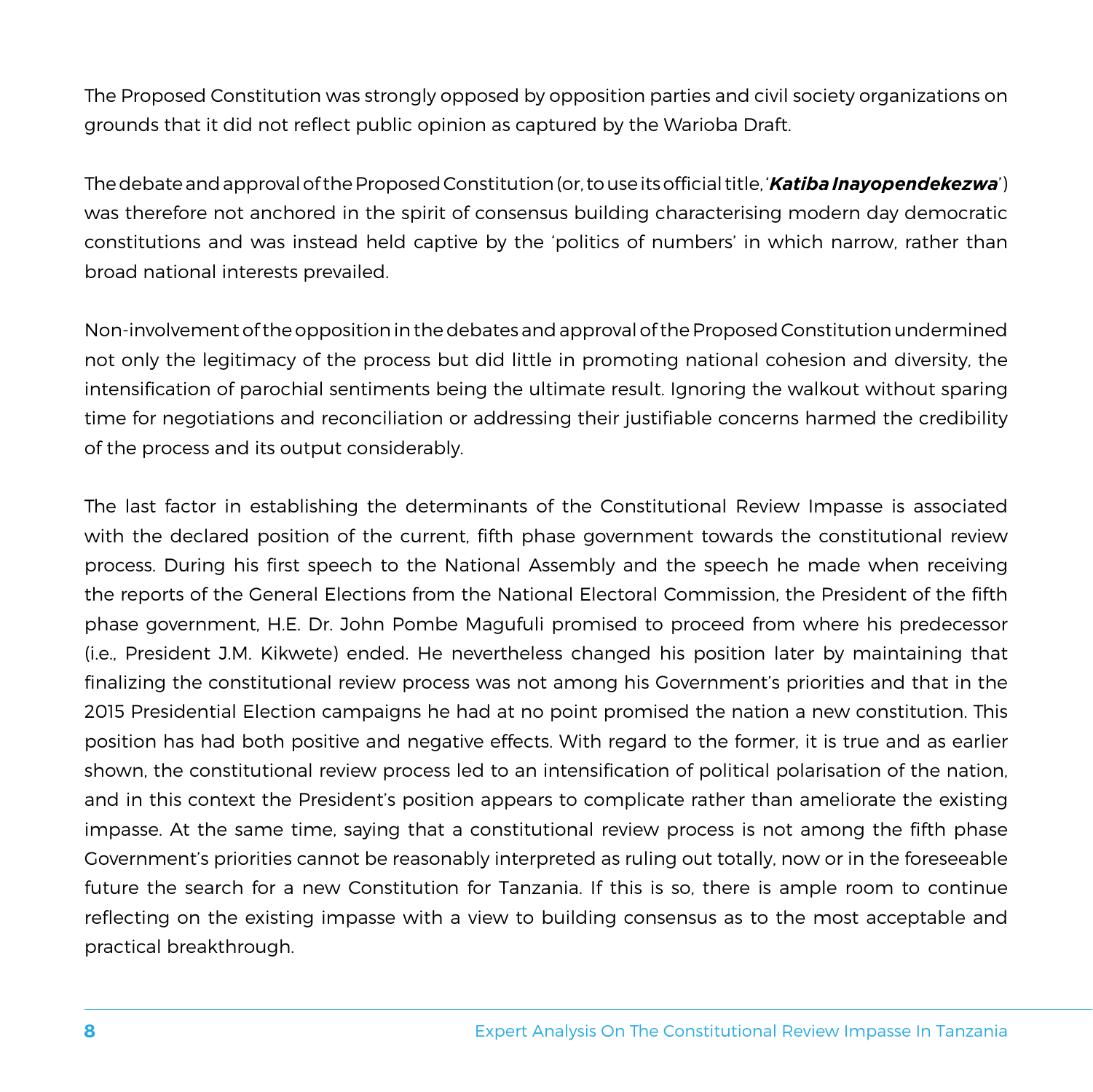

*Picture 4: President John Pombe Magufuli giving speech during the reception of the 2015 General Election Report at the State House, where he promised to continue with the Constitution Review Process on 23/06/2016*

## 1.4. The Rationale for the Analysis of the Constitution Review Process

It is nearly seven years since the country embarked on the process of making the new constitution in 2011. Since then, several activities such as the enactment of relevant legislation, conducting public hearings, compilation and presentation of drafts of a new constitution have been undertaken, but the process has never been finalised, and instead there is a state of impasse. Given that the reasons for seeking to give the nation a new, better Constitution remain valid today as it was in 2011, there is all the justification for pressing forward, instead of remaining captives of history and witch-hunting. Accordingly, this report explores three broad approaches and strategies through which policy-makers, key stakeholders and the general public can consider.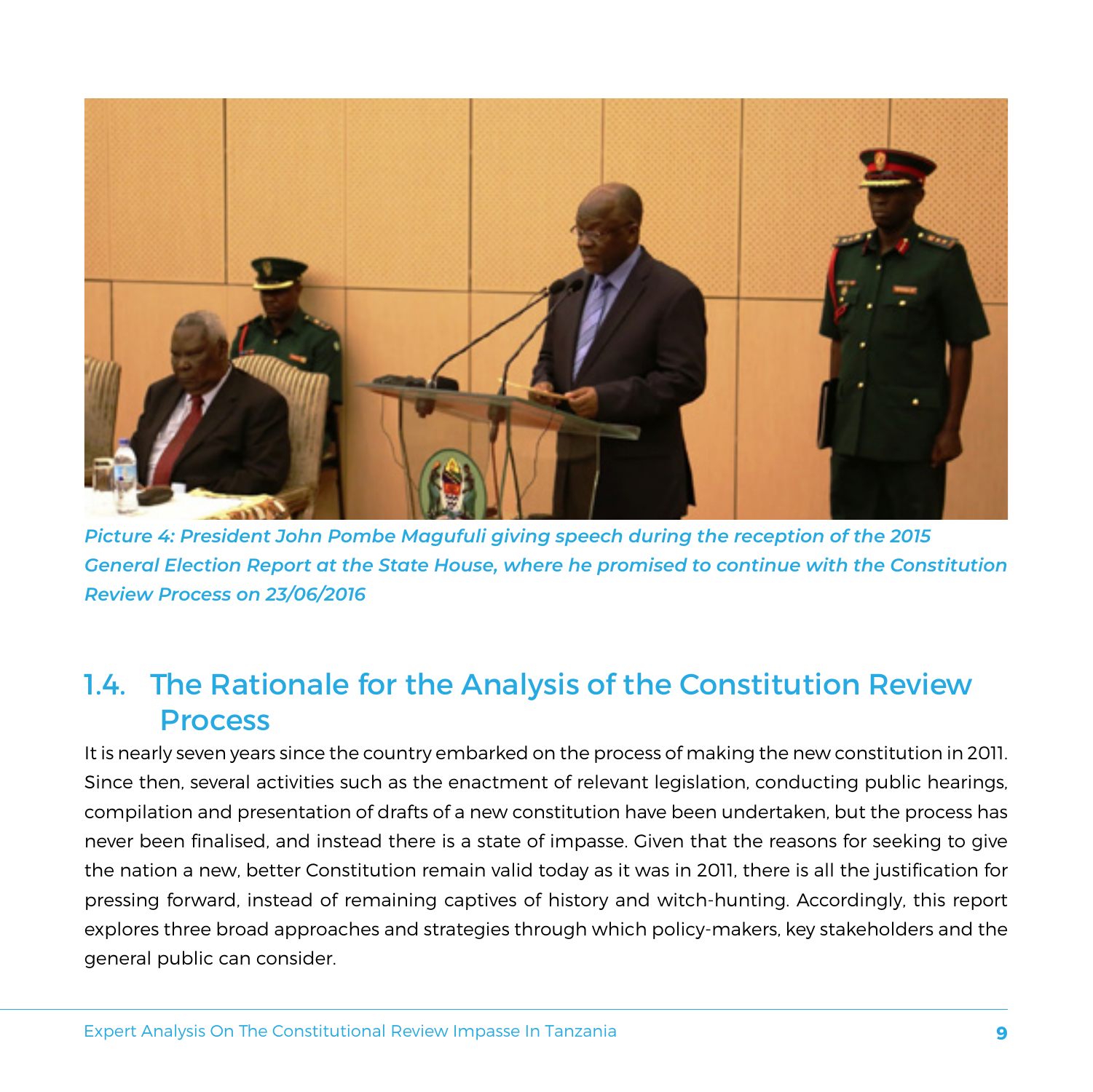# **Section II: THREE POSSIBLE APPROACHES TO REACTIVATE THE CONSTITUTIONAL REVIEW PROCESS**

## 2.1. Introduction

This section focuses on the approaches that can possibly be considered and how the constitutional review process can be managed to enhance its legitimacy credentials while simultaneously contributing towards political stability and national cohesion. As we saw in section one, a modern, democratic constitution for a nation such as Tanzania, is primarily defined by the participatory nature of its making, promoting national cohesion, entrenching widely held national values and the classical constitutional principles of 'separation of powers' and 'checks and balances'.

In the next immediate section the laws and procedures central to the constitutional review process are placed on the spotlight to identify the gaps and what remedial measures should be considered. *The Constitutional Review Act will* be discussed at length but so too, the *Referendum Act 2013*, and its operationalisation.

### 2.2. Overview of The Legal Framework

The core laws that informed the constitutional review process are The Constitutional Review Act, Cap 83 and The Referendum Act, 2013. Among other things, the Constitutional Review Act provided for the establishment of the Constitution Review Commission ("The CRC"), its Terms of Reference, functions, mode of operation and submission of its report and the Draft Constitution. The Constitutional Review Act also provided for the establishment of the Constituent Assembly ("CA"), its powers and abetment of powers of the CA.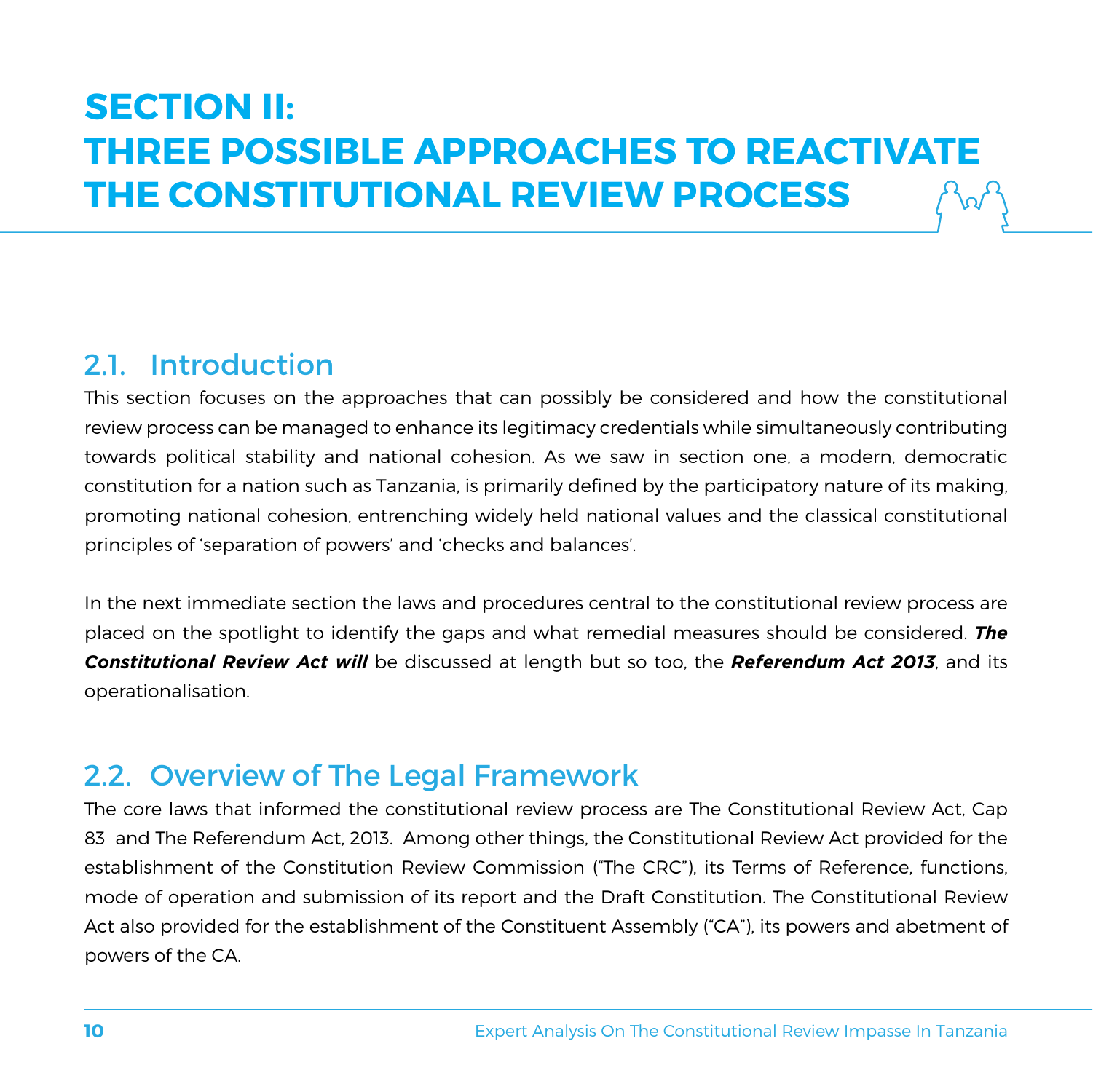To a large extent most of provisions in the Constitutional Review Act have been exhausted in the sense that all the constitutional review processes from collection of public opinions, preparation of the Draft Constitution, debating of the Draft Constitution and the making of the Proposed Constitution by the CA have been completed. The only process that remains incomplete to-date is validation of the Proposed Constitution through a referendum and official promulgation.

The Referendum Act provides for the legal processes and institutional framework for the conduct of the said referendum and matters related thereto. During its enactment the assumption was that the referendum process would be completed within the timelines set under the law. Unfortunately these timelines have expired without the holding of the referendum for the reasons given above in Section One. These timelines were as follows:

First, Section 4 (1) of the Referendum Act stipulated that within **fourteen days (14)** from the date of receiving the Proposed Constitution, the President shall by Order published in the Gazette, direct the National Electoral Commission to conduct a referendum on the Proposed Constitution. Sub-section (2) required the Order of the President to provide for publication of the Proposed Constitution; such Order to be in a prescribed form (as set out in the Schedule to the Act); specify the period within which the referendum campaign shall be conducted; and the period within which a referendum shall be held. The Schedule to the Act also provided that results of the referendum should be known not later than **seventy days (70)** from the date of the Order.

Second, the Referendum Act required the National Electoral Commission to frame and publish in the Gazette the question for the referendum within **seven days (7)** after the publication of the Proposed Constitution (Section 4(3)).

Third, the National Electoral Commission was also required to, within fourteen days (14) after publication of the referendum question, by Notice specify: (a) the period for sensitization and public awareness on the referendum for the Proposed Constitution, (b) the day on which the referendum is to be held and (c) the polling time of the referendum (Section 5 (1)).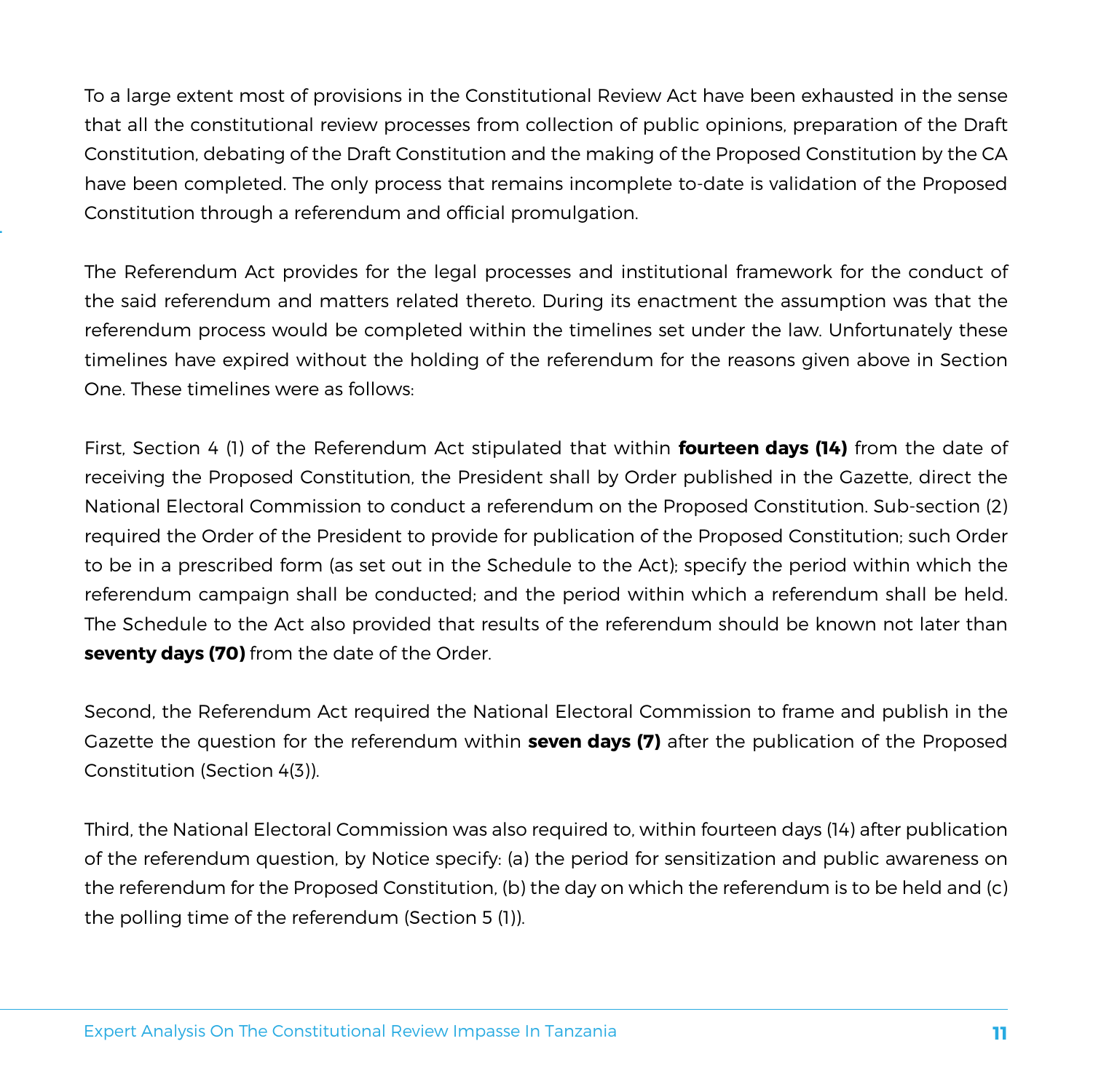Fourth, the National Electoral Commission was again required under the Act to provide civic education on the Proposed Constitution to the public for a period of **sixty days (60)** from the date of publication of the Proposed Constitution (Section 5 (3)).

Fifth, the National Electoral Commission was given the freedom to allow CSOs which are interested in carrying out civic education or awareness programme on the Proposed Constitution to carry out such civic education or awareness programme for a period of not more than **sixty days (60)** prior to the voting date (Section 5 (4)).



*Picture 5: From Left; Former President of Tanzania Dr. J. Kikwete, President of the Revolutionary Government of Zanzibar Dr. Mohamed Shein displaying the Proposed Constitution after receiving from the former CA Chairperson the late Hon. Samwel Sitta at Dodoma on 8/10/2014*

The following is what actually happened. On 8th October, 2014 the then President, H.E Dr. Jakaya Mrisho Kikwete received the Proposed Constitution from the Chairman of the Constituent Assembly, Hon. Samwel Sitta. According to the specified timeline (i.e. 14 days), the President was supposed to issue an Order not later than 22nd October, 2014 directing the National Electoral Commission to conduct a referendum.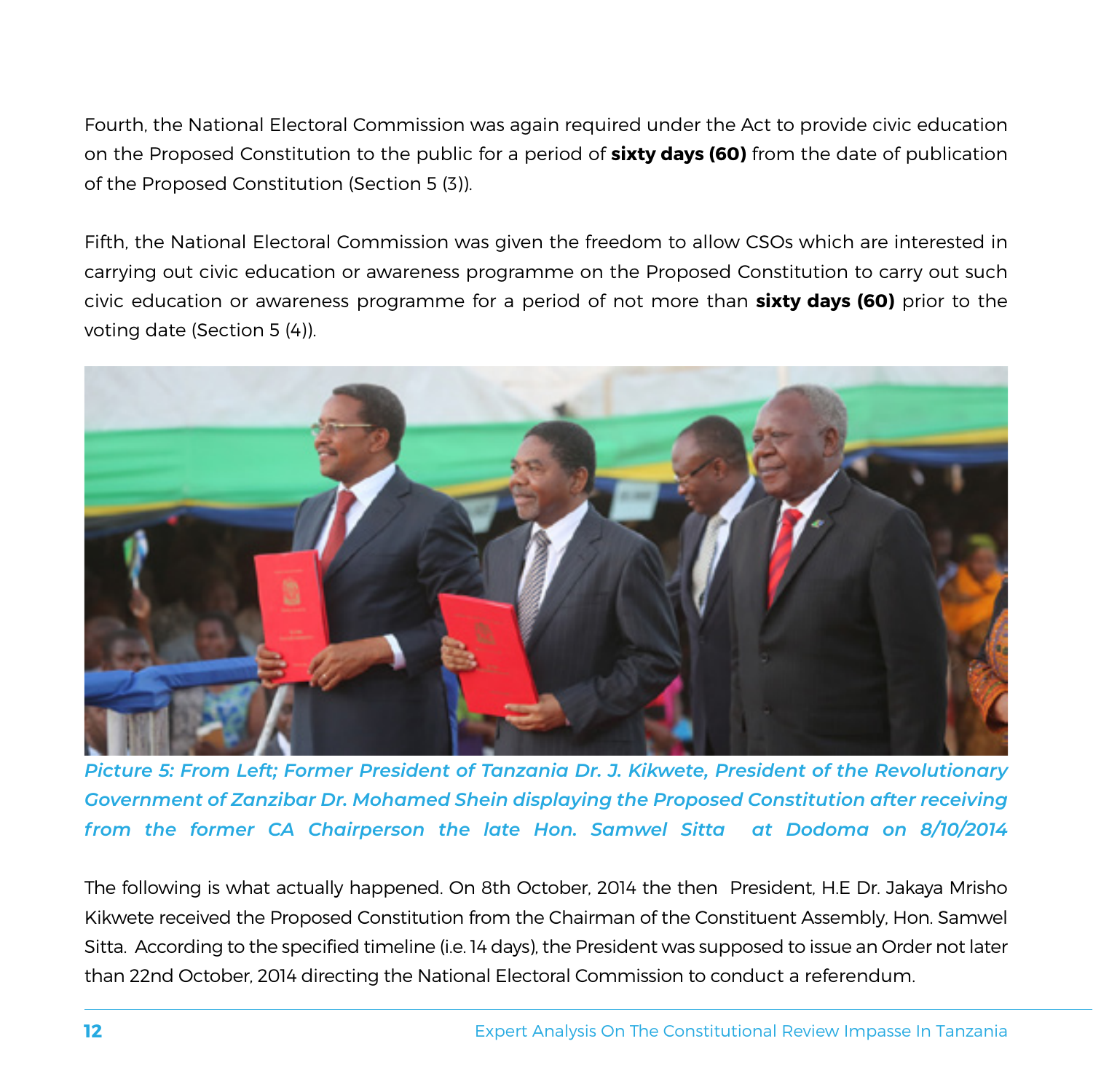However, after consultations with the National Electoral Commission on the possibility of holding a referendum within the timeframe provided above, NEC discovered a collision with NEC's responsibilities for updating the Permanent National Voters' Register (PNVR) ahead of the October 2015 General Elections. As a result, the Minister responsible for electoral affairs who is the Prime Minister invoked Section 51 of the Referendum Act by amending the Schedule to the Act. This was done through Government Notice No. 383 published on 17th October 2014. This new schedule (which is actually a prescribed form of the Presidential Order) gave the President Powers to specify dates within which referendum campaigns would be conducted and the date when polling for the referendum shall be held.

Immediately thereafter, in October 2014 Presidential Order was prepared and President Jakaya Mrisho Kikwete declared that referendum campaigns shall be conducted from 30th March to 29th April, 2015 (that means 31 days for such campaigns). He also announced the day on which the referendum was to be held to be on 30th April, 2015. On 17th October 2014 through Government Notice No. 414A the National Electoral Commission (NEC) published the referendum question which asked, "Do you approve the Proposed Constitution?" The anticipation was that until 30th April 2015 the updated Permanent National Voters' Register (PNVR) would have been in place. As it turned out, the process of updating voters' register did not commence immediately owing to, inter alia, lack of financial resources.

The exercise of registering voters started in June 2015 and completed on 31st July 2015. The whole of August 2015 was used by NEC to verify entries in the PNVR and it wasn't until September 2015 that the exercise was completed, in other words, a month after campaigns for the October 2015 general elections had begun.

The rolling out of the referendum was vested in the National Electoral Commission (NEC). However, NEC was never able to accomplish any of the several tasks in preparation of the impending referendum such as the mandatory 60 days of civic education, NEC having prioritised preparations for the general election, with the ultimate result that the constitutional review process was left unattended.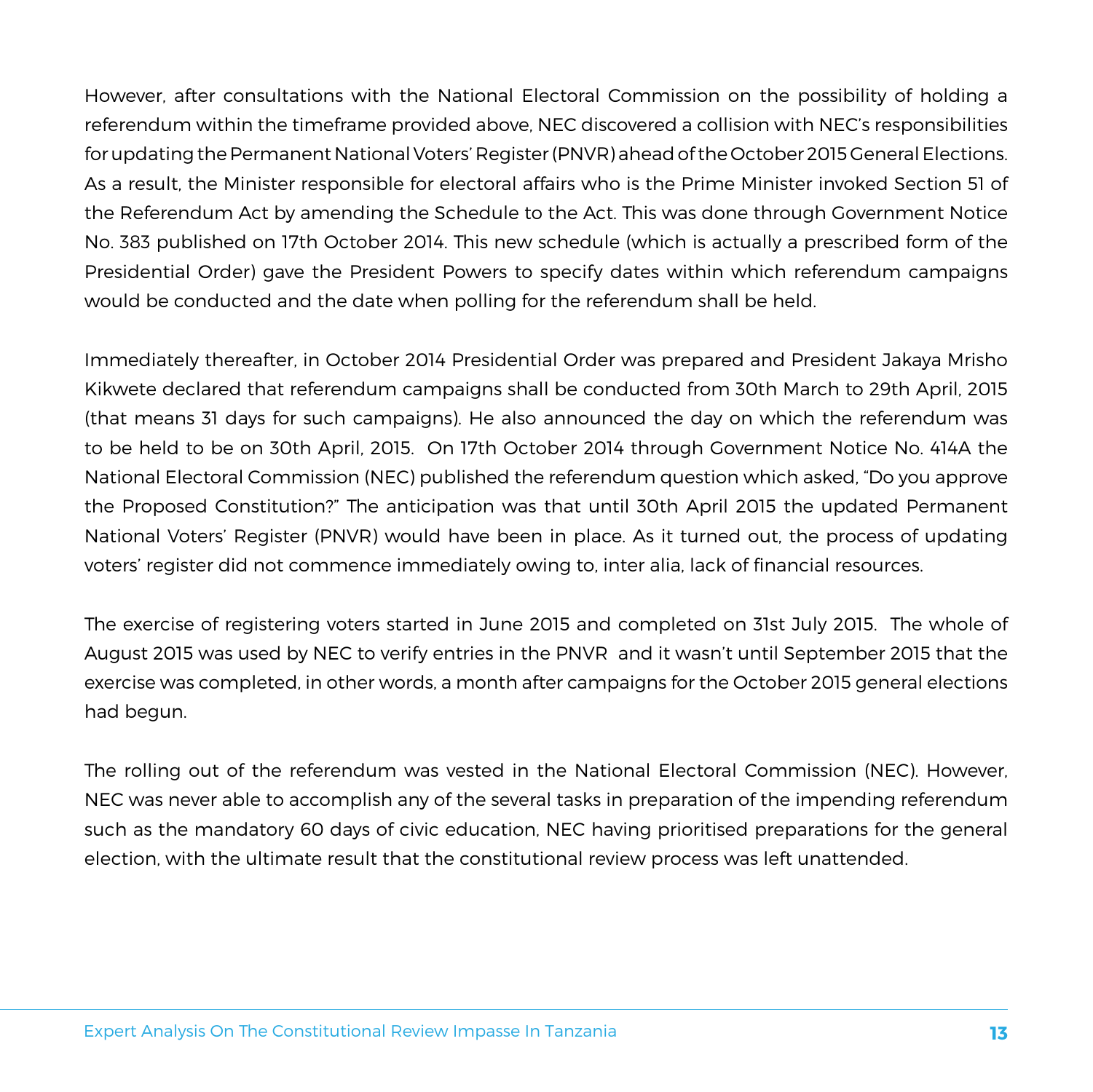Since all the statutory timelines have lapsed, amendments to the Referendum Act are unavoidable. The crucial issue now is what approach or approaches can be taken to putting the review process on track again. The following is proposed:

### 2.3. Approaches

There are three major approaches that can be considered: firstly, is to revive the constitutional review process by returning to the last, unfinished business, which was the holding of a referendum (following the necessary amendments to the Referendum Act) and promulgation of a new Constitution; secondly, to reconvene the Constituent Assembly which adopted the 'Proposed Constitution' i.e., *Katiba*  **Inayopendekezwa**; and thirdly, to appoint a Committee of Experts (CoE) as the first step towards a referendum and promulgation of a new Constitution. Each of these approaches is not without its advantages and disadvantages and these are discussed in the next immediate section.

#### 2.3.1. The Referendum Approach

As indicated in the discussion above the constitutional review process came to a standstill after reaching the immediate pre-referendum stage. If the Government intends to continue from where the process ended (as the incumbent President had once declared), what is required is to wrap the process once again in fresh legal linen by amending the Referendum Act and put in place new timelines. It is common knowledge that changes to an enabling Act of Parliament by way of amendment, revision or repeal will likely have an impact on delegated legislation made by the Executive unless otherwise stated. To breathe life into the constitution review process Sections 4 and 5 of the Referendum Act should be amended by replacing their provisions, for example, with the following provisions:

#### **Section 4**

(1) The President in Consultation with the President of Zanzibar shall, by Order published in the Gazette, direct the National Electoral Commission to conduct a referendum on the proposed Constitution.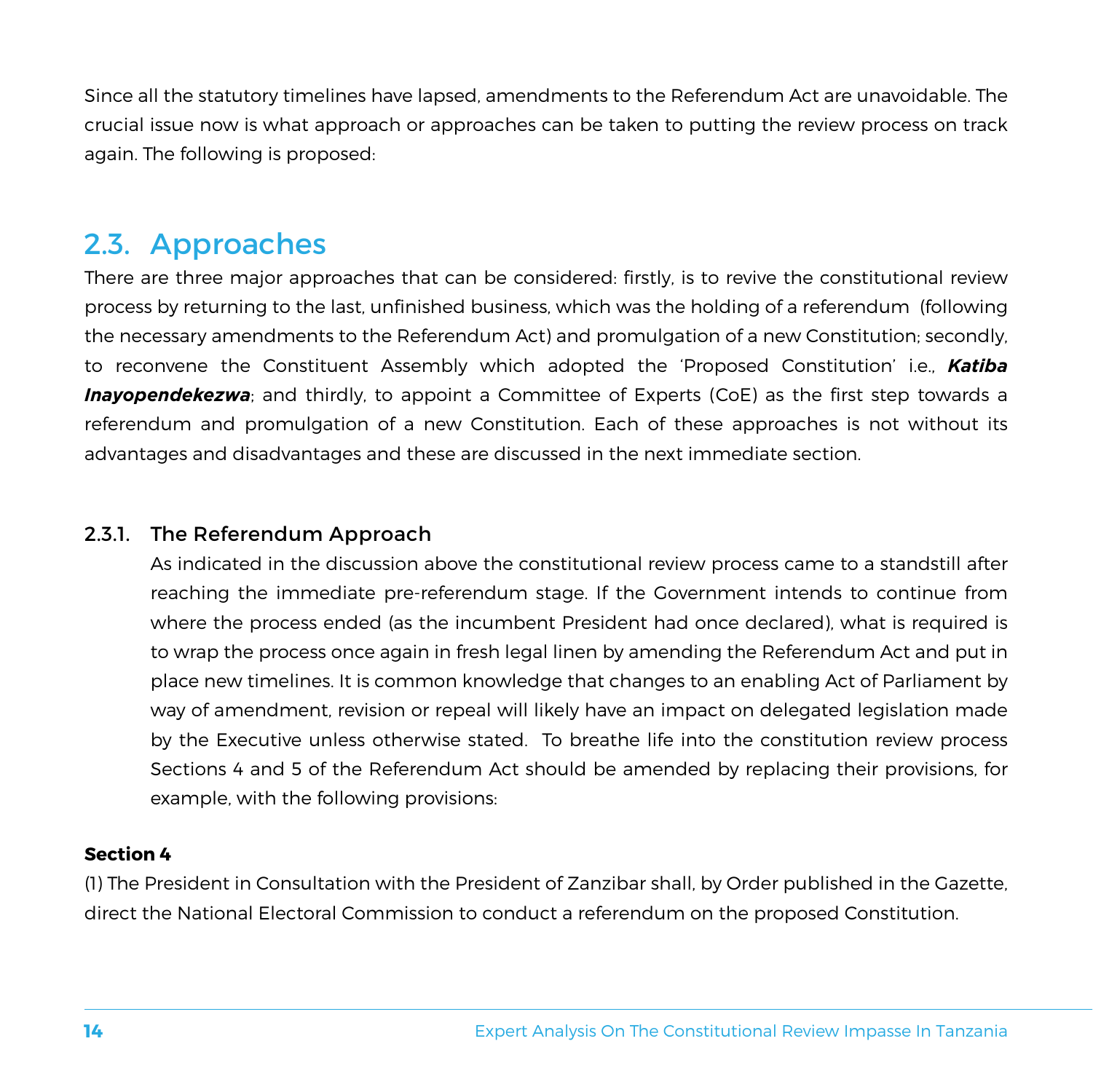(2) An Order for a referendum shall be in the Form set out in the Schedule to this Act, and shall-

- a. Specify the proposed Constitution to be determined;
- b. Specify the dates within which the referendum campaigns shall be conducted; and
- c. Specify the date on which the referendum is to be held.

(3) For the purpose of subsection (2), the Commission shall, within seven days after the publication of the Order, frame and publish in the Gazette the question to be determined by the referendum. (4)… the current provision remains as it is….

#### **Section 5**

**(1)** The Commission shall, within **fourteen days** after publication of the referendum question, specify by Notice published in the Gazette-

- a. The period for sensitization and public awareness on the referendum for the proposed Constitution;
- b. The polling time of the referendum.
- (2) ---This present sub-section is unnecessary. It should be deleted---

The reason is, Section 50 empowers the Commission to make regulations providing for many matters, including the manner and procedure of voting at the referendum. In addition, the Commission is vested with responsibilities under Section 6 to organize and supervise the conduct of poll during the referendum, promotion and regulation of voters' education for the referendum and general supervision of the general conduct of a referendum.

- (3) ---This sub-section should remain but re-numbered into sub-section (2).
- (4) Subsections (4)—(6) should remain and renumbered.

The other provision requiring amendment is Section 34(2) of the Referendum Act in which the High Court of Tanzania in Misc. Civil Cause No. 30 of 2015 *between Rashid Salum Adiy v. Minister of Constitutional and Legal Affairs and the Attorney General* held that this provision is unconstitutional and directed the Attorney General to make the necessary amendment through Parliament with a view to ensuring that section 34(2)(b) of the Act read "(b) votes of Zanzibaris registered under the National Electoral Commission."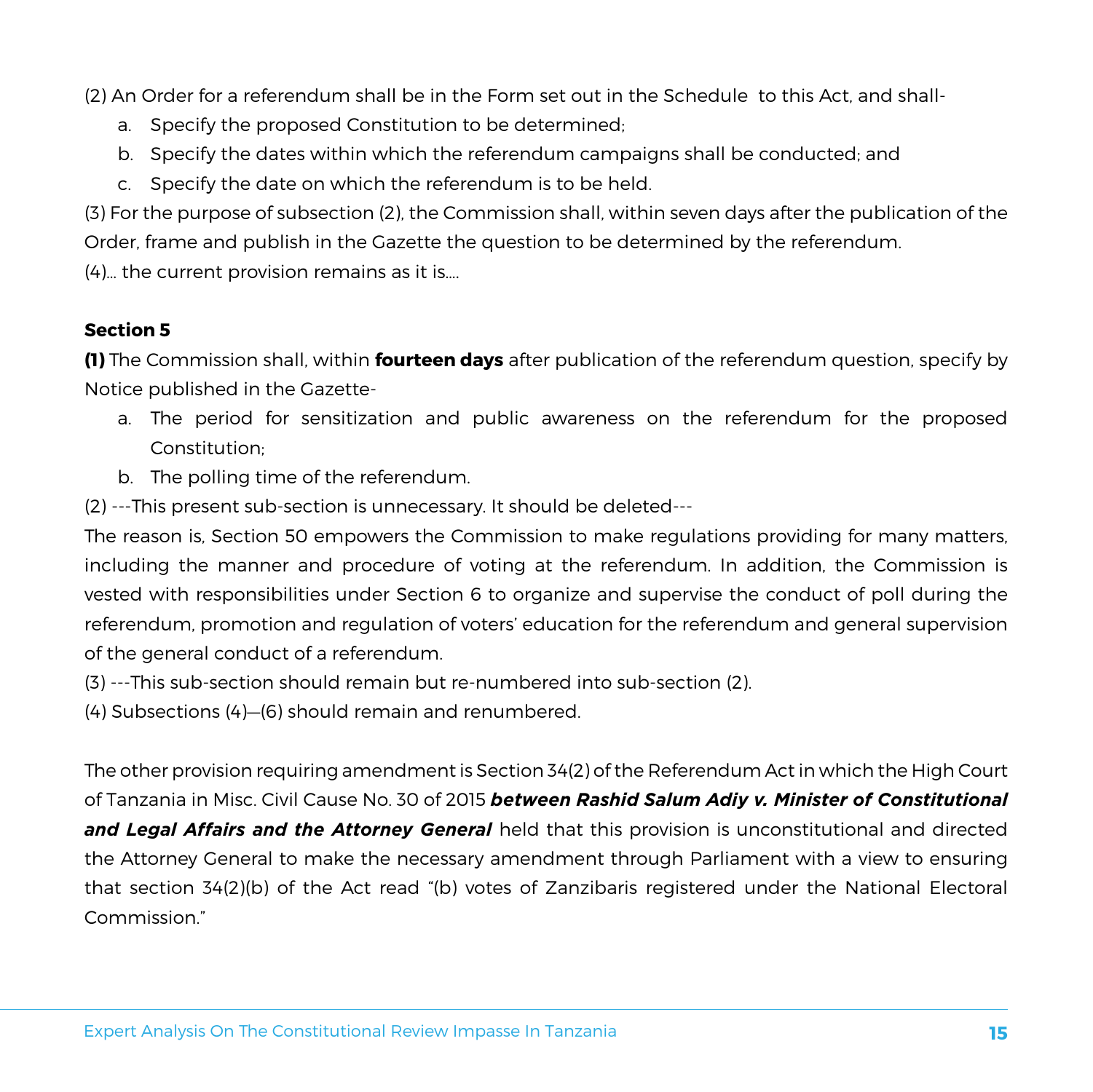#### **2.3.1.1. Advantages of this approach**

Two main advantages can quickly be mentioned.

**First** is responding to the wishes of the Public and restore public confidence. Many stakeholders have demanded the constitutional review process to continue. If the government expresses its desire to revive the constitutional review process by making the necessary amendments into the Referendum Act this would restore public confidence, that the government is still determined to have a new constitution. However, most of these stakeholders have not clearly stated whether the process should continue where it ended by continuing with referendum process or an alternative route should be taken.

These stakeholders include the following: Jukwaa la Katiba, a Consortium of Civil Society organisations, Tanzania Centre for Democracy (TCD), and Tanzania Episcopal Conference (TEC). Be that as it may, continuing with the constitutional review process by embarking on the referendum exercise would be a vital milestone in the constitutional reform in Tanzania.

The second advantage is addressing challenges brought by electoral competition for the next general elections. For many years election results have been disputed and sometimes accompanied by acts of violence. At the time the constitutional review process was initiated it was widely seen as an expression of Government's commitment to have the largely outdated 1977 Constitution replaced by a more egalitarian constitution more capable to foster national cohesion and continued tranquillity.

 In particular, the issues of particular concern included the establishment of an impartial and independent Electoral Commission, a structure of the union that responds to present and future needs and realities (this being among the issues given scant attention by the Proposed Constitution), challenging presidential election results in a court of law, and providing for an 'independent candidate'. Also on this wish list were issues of accountability of political leaders and civil servants and a binding ethical code for those in position of leadership. Most of all, the 1977 constitution had been patched up by amendments so many times, that it had to be replaced by a new constitution.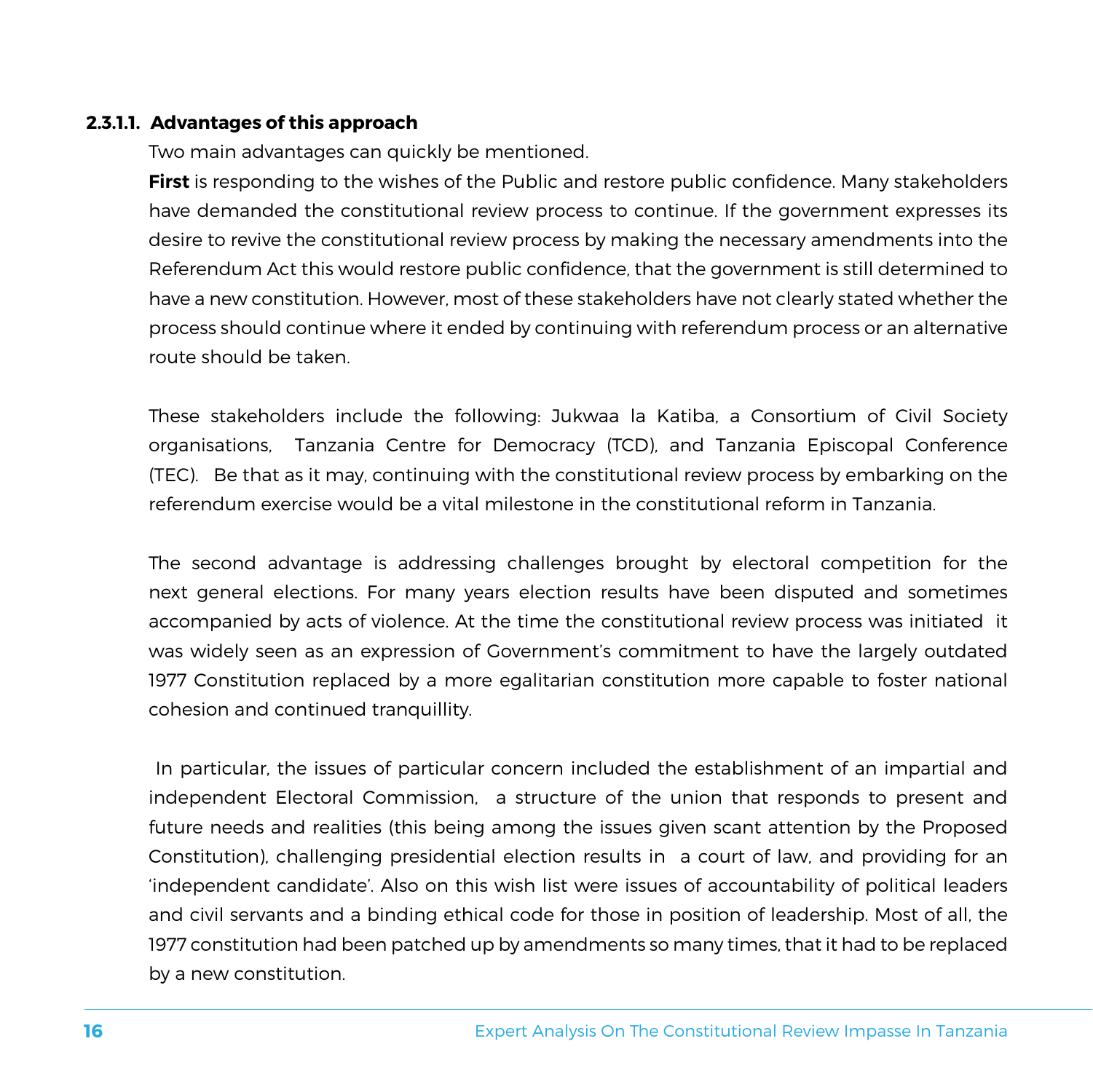To be fair, the Proposed Constitution has addressed some of these concerns and issues. Should it be validated during the referendum, a new political climate will ensue and guarantee to a large extent political stability of the country as the nation heads towards general elections in 2020, Other concerns and issues not addressed adequately in the Proposed Constitution may be the subject of future amendments.

#### **2.3.1.2. Disadvantages of this approach**

The first apparent disadvantage with this approach is that demands for constitutional review will persist rather than come to an end. This is likely to be the case if the Proposed Constitution is approved in the referendum but in circumstances in which the key concerns such as the union structure remain unresolved satisfactorily. As alluded under Section One above, when the Constituent Assembly met in Dodoma in April 2014 to exercise its powers "to make provisions for the New Constitution," in April 2014, UKAWA announced that it was boycotting the Constituent Assembly until its grievances about the apparent rejection of key recommendations of the Constitutional Review Commission (CRC) embodied in the Draft Constitution were taken into account. Mr. Humphrey Polepole, a former Commissioner of CRC correctly noted that "The CA got it all wrong, but that's history now, what transpired in the CA was a manifestation of going into the CA with a divided understanding, coupled with rigid party positions with no consensus built or compromises reached.

Polepole whose observations are widely shared, continued:

"I will be frank and candid when I say that the conduct of the CA and particularly the CA leadership deliberately ignored all calls for consensus building. The CA started divided and no effort was made to bridge the division, it seemed from the first day the majority of the members in the CA were never independent and rigidly stood by party positions. As the CA session progressed, it was quite evident that polarization was anticipated, the practice of 'tyranny of the majority' in almost all discussions in the CA made the CA deliberations quite subjective."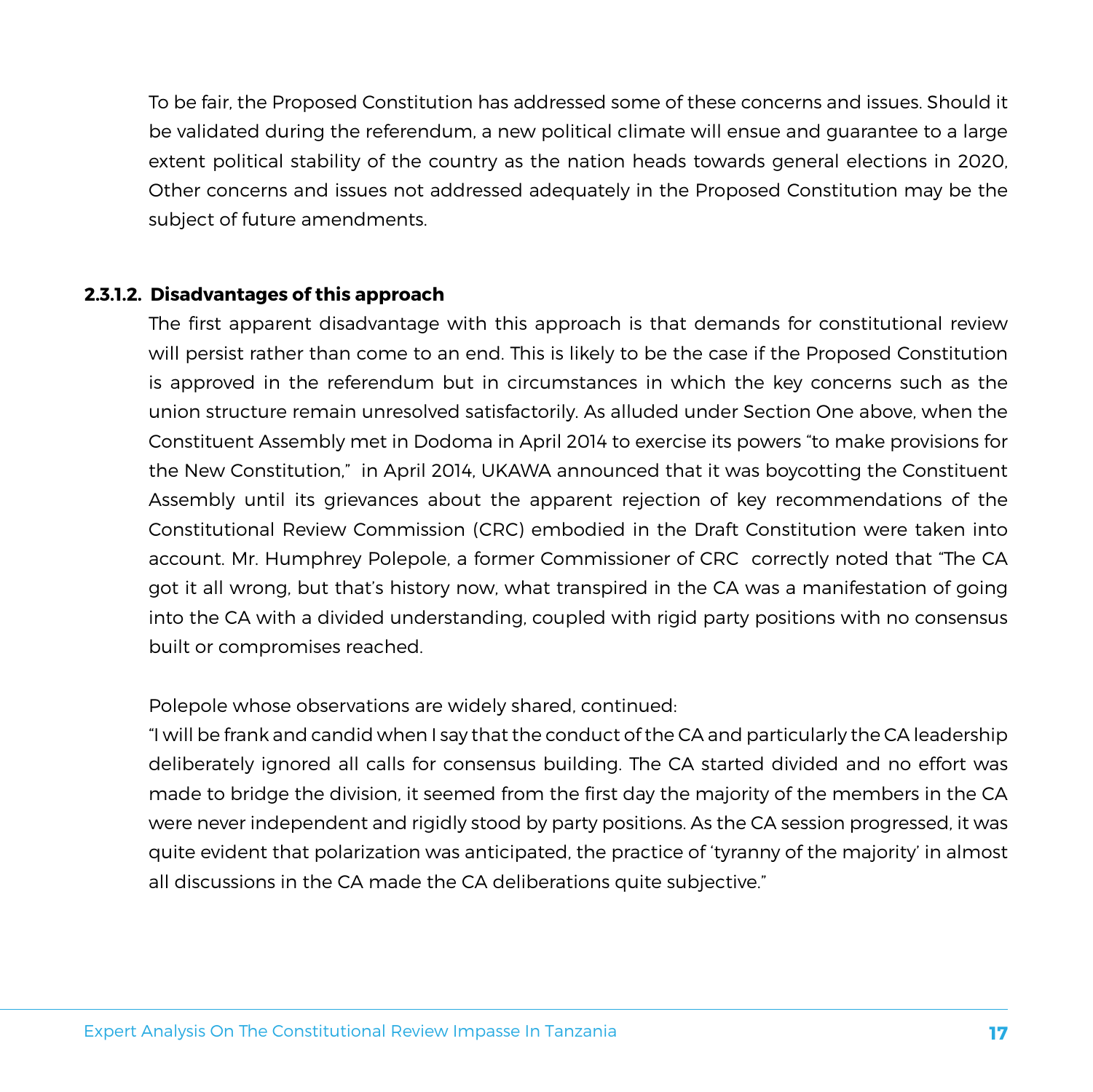From this standpoint, the Proposed Constitution, unlike the 'Warioba Draft', is perceived as not remaining true to popular aspirations, and therefore presenting such a draft for approval in a referendum is a recipe for continued polarisation and perhaps even political instability.

#### 2.3.3. Reconvening the Constituent Assembly Approach

The second approach is to reconvene the Constituent Assembly (CA) and effect necessary changes or amendments to the Proposed Constitution as a first step towards the referendum and ultimate promulgation of the new Constitution. Fortuitously, reconvening the CA was foreseen by the Constitutional Review Act, under the terms of Section 28, therefore precludes the necessity of effecting any amendments to the Constitutional Review Act. The only amendments necessary would be in respect to the Referendum Act, as discussed in a previous section. Section 28 of the Constitutional Review Act states, inter alia, that-

"(1) After the enactment of the proposed Constitution.. the Constituent Assembly shall stand dissolved..

(2) Dissolution of… the Constituent Assembly shall not be construed as derogating powers of the President to reconstitute the Constituent Assembly for enactment of provisions amending the proposed Constitution."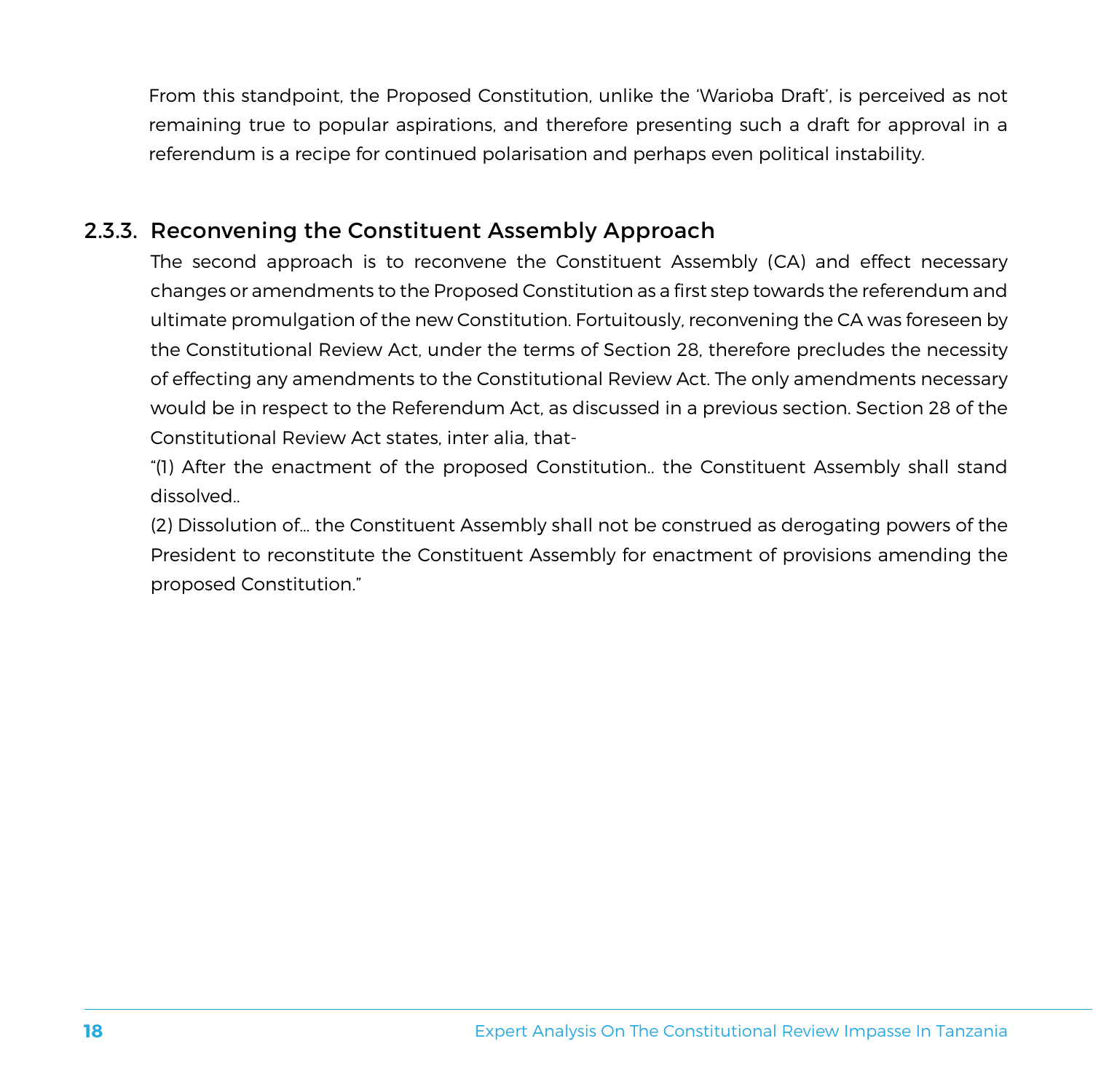

*Picture 6: The late Hon. Samwel Sitta being sworn in as CA Chairperson at Dodoma*

#### **2.3.2.1. Advantages of this approach**

This approach has several superior advantages over the other two remaining approaches, because it is better placed in producing a constitution based on consensus, and therefore more acceptable to most people which in turn is likely considerably to enhance the goals of national cohesion and political stability. However, the approach is exceptionally demanding in terms of time but also finances. It also presupposes a successful completion of preliminary intra and inter party consultations and dialogue on all the sticking points, i.e. the determinants of the polarisation of opinion in the CA, and ultimate paralysis of the constitutional review process.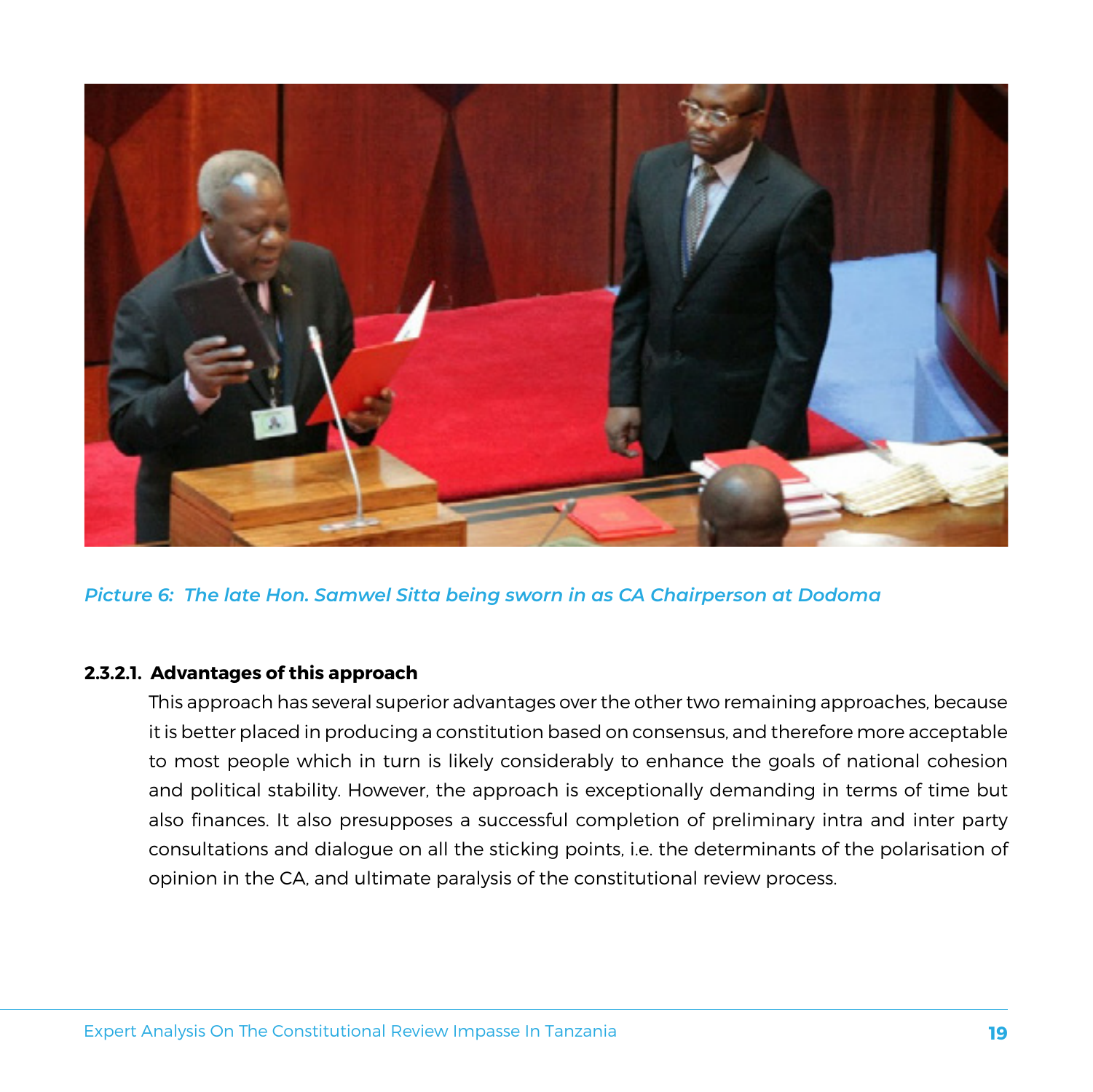In a constitution making process, negotiations among stakeholders on key constitutional principles and issues is crucial. Extended deliberation and consultation among key groups clarifies the commitment of the participants to the constitution-making process and lays the groundwork for a political culture of multiparty consultation and cooperation. This process adds indispensable legitimacy to the final document adopted. It also assists the definition of a national identity and the articulation of common popular aspirations for the future. Equally important, if the constitution-making process is inclusive and transparent, it may succeed in managing conflict and in facilitating bargaining, reciprocity and collaboration. Tanzanians are still inspired by the statement made by the founding father of Tanzania, Mwalimu Julius Kambarage Nyerere way back in 1973 when he said:

#### **"No one person has the right to say, 'I am the People.' No Tanzanian has the right to say, 'I know what is good for Tanzania and others must do it.' All Tanzanians have to make the decisions for Tanzania."**

When in 2010 President Jakaya Mrisho Kikwete announced his Government's intention to initiate a process of giving the nation a new Constitution, there was an intense debate on the nature of the process. It was argued by some that the following elements were necessary to be taken into consideration. First, the constitutional review process ought not to be hurried. Second, the process itself of making a constitution was equally, if not more important than the outcome. Third, the issue at hand was of getting a legitimate constitution rather than just a good constitution in technical terms. Fourth, there should be a protracted national debate on what kind of country Tanzanians want. Fifth, the process should be extra-parliamentary and fully participatory. Sixth and more important of all, there was a need to build a national consensus before writing the constitution.

It is along these arguments that a recommendation is made to take an approach of building a national consensus on issues of concern to the people of both Mainland Tanzania and Zanzibar before proceeding to the Constituent Assembly and enact provisions for the new Constitution.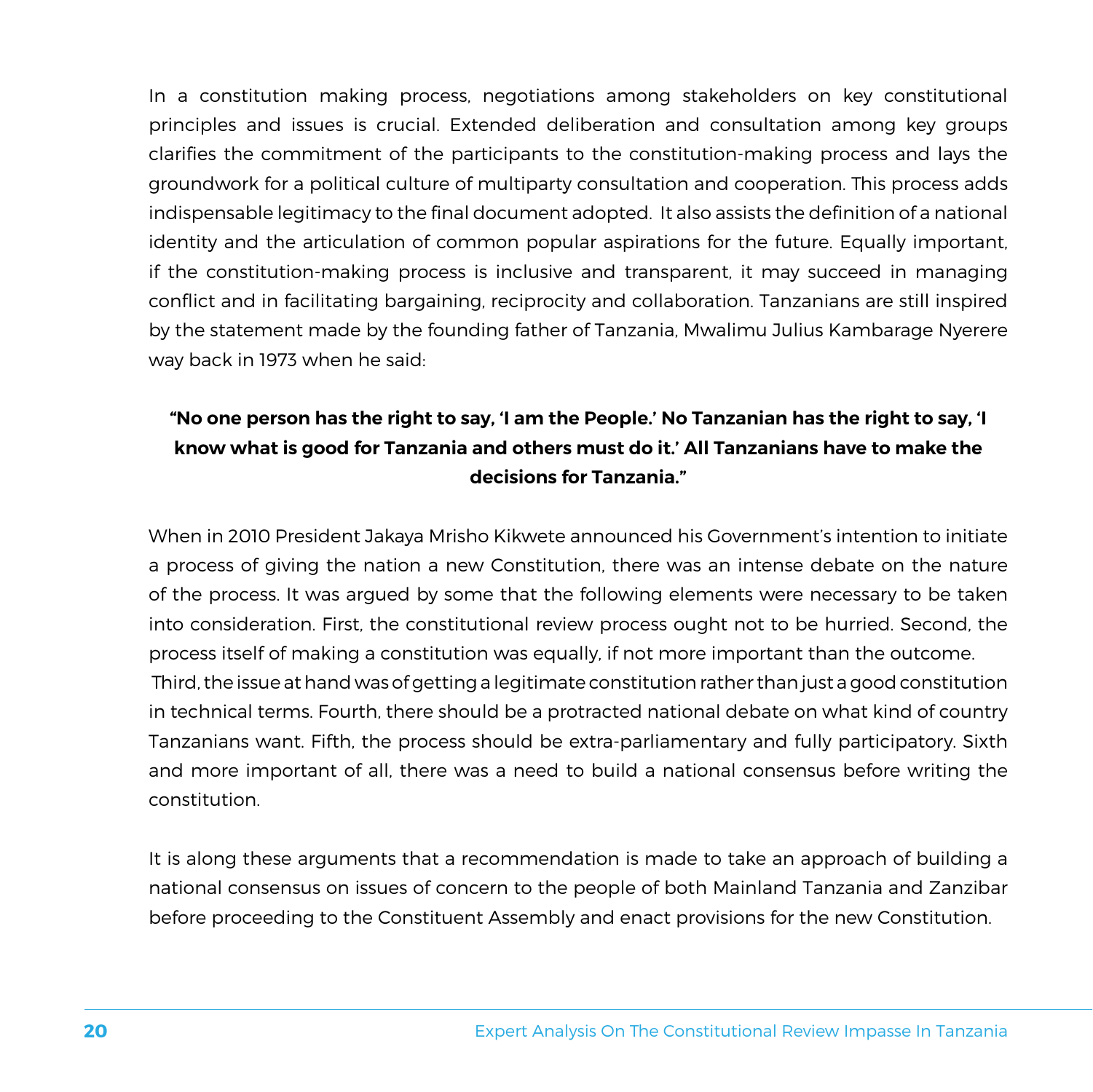It should be remembered that inclusive constitution making not only is a reflection of the principle of the sovereignty of the people, and popular ownership of the constitution, but contributes considerably to strengthening national unity, democracy, peace and national development. This principle is embodied under Article 4 (1) (e) and (j) of the Constitutional Review Act.

#### **2.3.2.2. Disadvantages of this Approach**

The greatest weakness of this approach is that it is both time and resource consuming, given the nature and level of consultations it entails. A wide section of stakeholders prefer a constitutional review process that is capable of being finalised in the shortest time possible by adhering to specified timeframes so that the forthcoming general elections are held under a new Constitution. However, while it is good to have a roadmap that contains strict timelines, experience shows that that is not feasible unless the focus is on the outcome, rather than the integrity of the process, strengthening national unity, stability and above all, getting an inclusive and legitimate constitution.



*Picture 7: A Member of Parliament (CCM) celebrating adoption of the Proposed Constitution in the Parliament Building in October 2014, the process of which was boycotted by UKAWA members*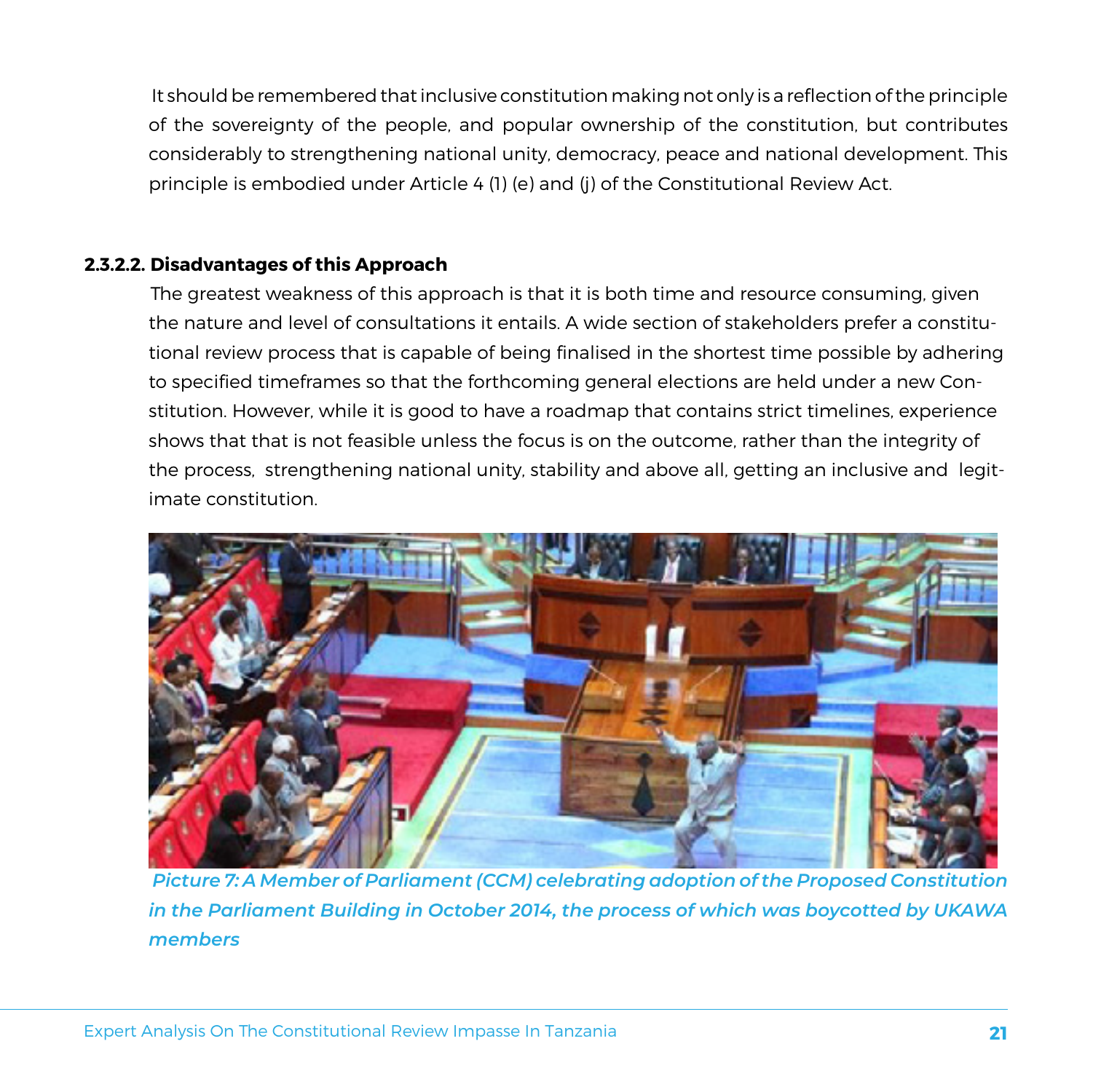If this approach is taken it is possible to mitigate concerns for the demand of a new electoral legal framework before the next general elections, while reasserting the positive role of inclusive consultations and consensus building. Before the last general elections of 2015, the Tanzania Centre for Democracy held discussions with the then President, Hon. Jakaya Mrisho Kikwete, reaching an agreement to the effect that: (a) the referendum vote should be postponed until after the 2015 general elections; (b) that the general elections will be conducted using the 1977 Constitution after effecting some minimum amendments, in particular, with respect to contesting presidential results in court; 50 percent plus one qualification for presidential results; establishing an Independent Electoral Commission; and the introduction of 'independent candidates'. This consensus between the Government and key stakeholders can be emulated to address the existing impasse in the constitutional review process, and in that way arrive at the forthcoming General Elections in 2020, with a new, people-centred Constitution.



*Picture 8: Former President of the United Republic of Tanzania, Jakaya Kikwete, in meeting with the Tanzania Centre for Democracy (TCD members in Dodoma State house on 31/08/2014*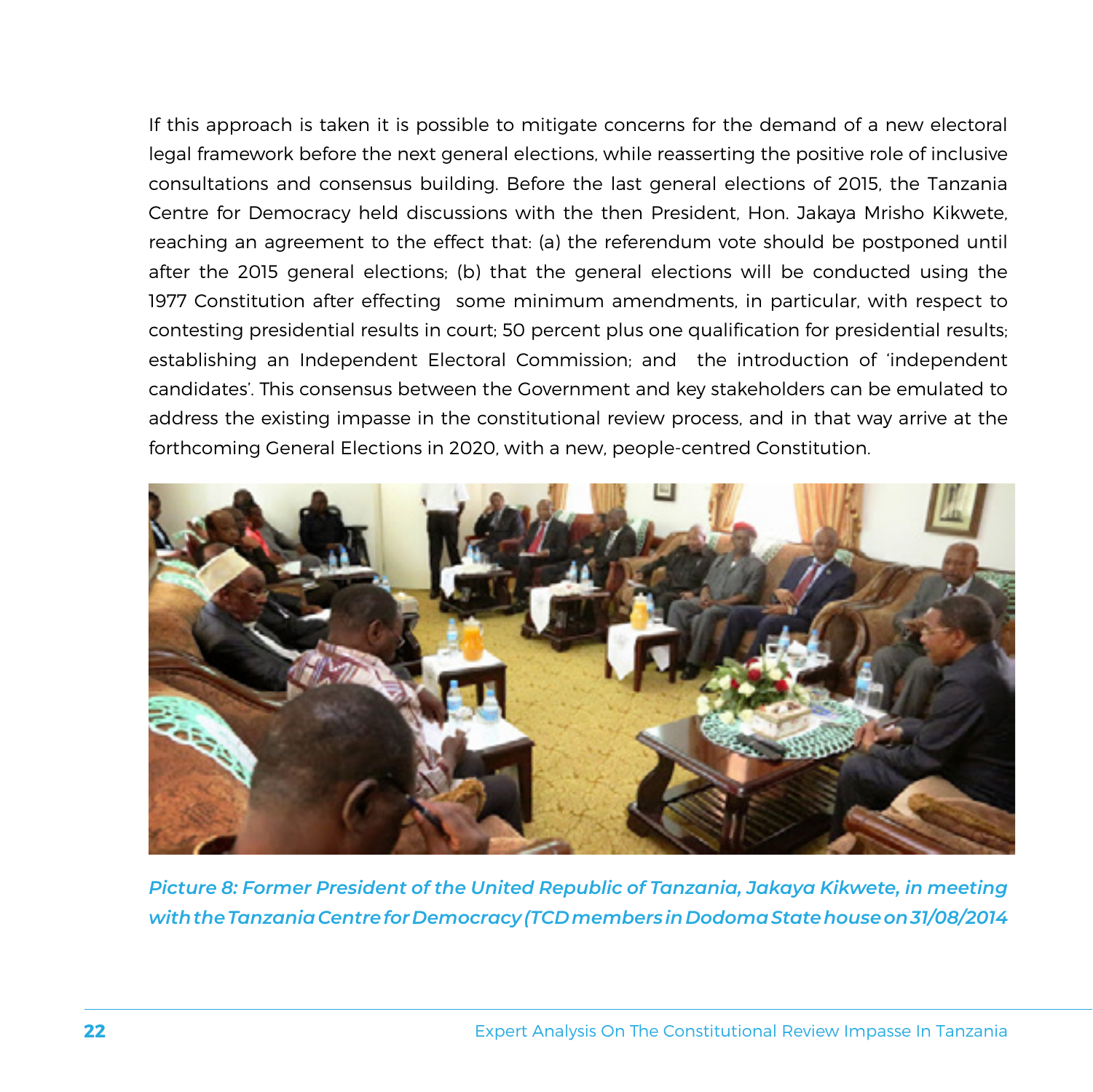#### 2.3.4. Committee of Experts (CoE) Approach

Another approach in addressing the existing impasse in the constitutional review process is to procure the services of experts whose key Terms of References shall be to reconcile the key recommendations of the Constitutional Review Commission contained in the 'Warioba Draft Constitution', on the one hand, with the provisions of the Proposed Constitution ('*Katiba Inayopendekezwa*'), as adopted by the Constituent Assembly in October, 2014. Enlisting the services of a Committee of Experts is one efficient way of employing the gathered mass of collective experience and documents, and in that way take the constitutional review process forward. As was made clear in Section One of this report, despite the existing impasse, considerable progress had been achieved in terms of the constitutional review process. Relevant laws and subsidiary legislations had been enacted, a Constituent Assembly duly constituted, the widest possible country-wide consultations were held, and ultimately, a Proposed Constitution adopted. The holding of a referendum on the Proposed Constitution, the pinnacle in the constitutional review unsuspectingly collided with priorities relating to preparations of the 2015 General Elections, but a significant minority of honourable members of the Constituent Assembly also walked out of the Assembly to express dissatisfaction (in the so called UKAWA walk out).

Once adopted as the preferred option, the 'Committee of Experts' approach like the other two options would require certain preliminary political, administrative and legislative measures, chief of which is the amendment to the Constitutional Review Act to accommodate this Committee along with the framing of TOR and related issues and creation by the President of the United Republic of Tanzania, of the said 'Committee of Experts' (CoE), preferably in consultation with the Chief Justice and the Attorney General (depending on what the Act would provide).

To take this discussion further, let us consider the experience of Kenya, a fellow Partner State within the East African Community (EAC), which employed the services of a Committee of Experts to arrive at a new constitution promulgated in 2010. It will be recalled that the search for a contemporary constitution in post-independence Kenya has been long and arduous, going as far back as 1994 with the publication of *Katiba Tuitakayo* by the National Constitutional Convention.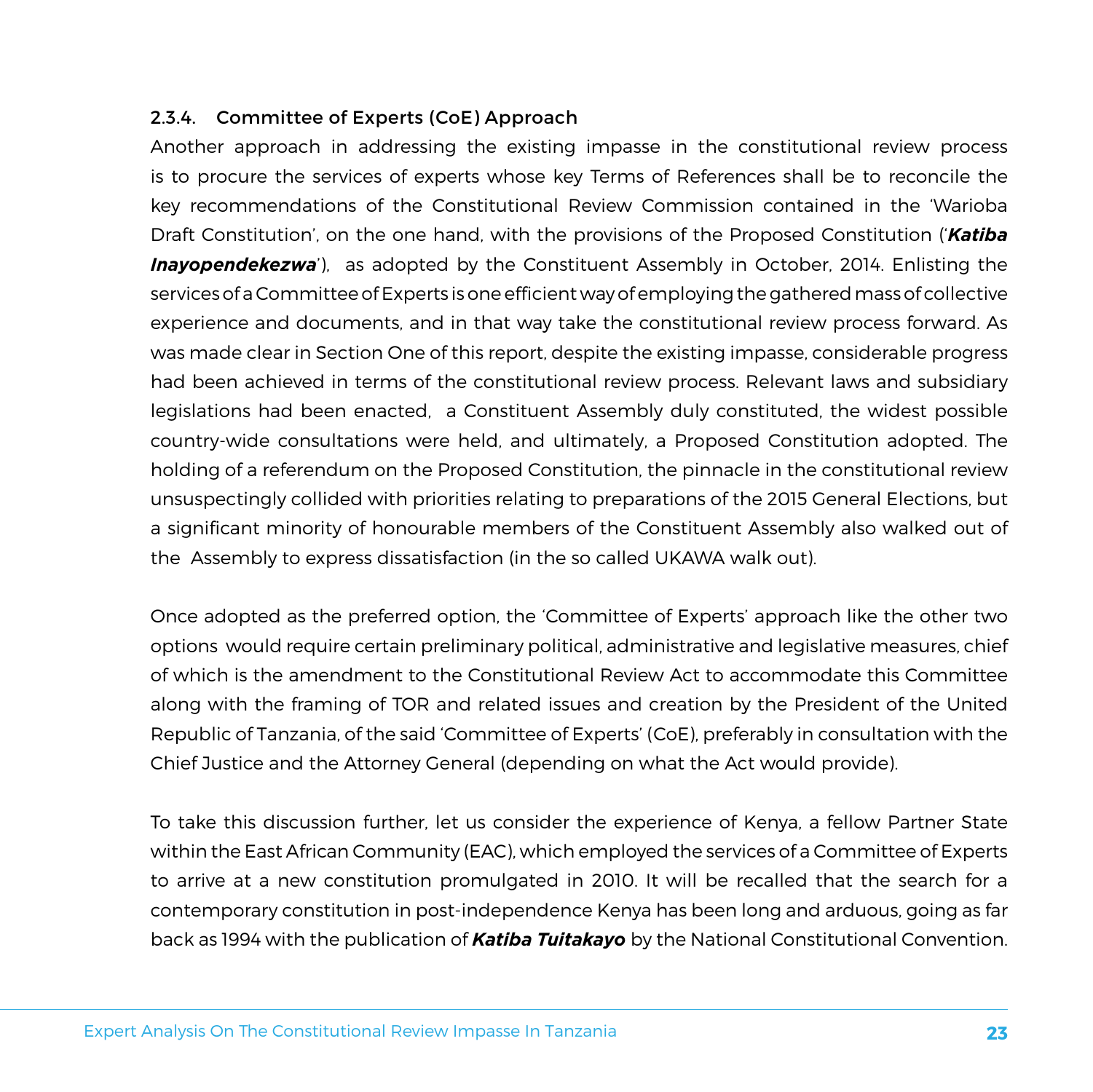Kenyans have lived to see several review initiatives, referendum, and even finalized drafts scuttled all together in the course of successive political regimes.

Consensus among observers is that the more direct and immediate determinant or impulse to the process, which culminated in the Constitution of 2010, is the so-called 'Post-Election violence' (PEV) that ensued following the general elections of December 2007. Not only were the elections accompanied by an unprecedented number of deaths of unarmed civilians from brutal, premeditated attacks (most estimates cite 1,200 – 1,500). An equally unprecedented number of Kenyans were left without shelter as Internally Displaced Persons (IDPs). On taking stock of the PEV, Kenyans came to the realization that it is, inter alia, in reviving the scuttled constitutional review process and related legal reform lies the key to finding solutions to the very national ills that precipitated the PEV; in particular, national cohesion and unity, land reform, transparency, accountability, impunity, and devolution.

#### 2.3.3.1. The Kenyan Committee of Experts on Constitutional Review

It is worth stressing that Kenyans were also a beneficiary of international mediation which facilitated the creation of the home grown forum, the Kenyan National Dialogue and Reconciliation Committee (KNDRC) as a political first step in setting in motion the constitution review process afresh. KNDRC not only proposed clear timelines to arriving at a new constitutional dispensation and the requisite constitutional amendments. In its wisdom, KNDRC also underscored the need for enlisting the services of experts in matters of constitutionalism and governance.

The essential elements of the KNDRC proposals were well received and found articulation in the Constitution of Kenya Review Act, 2008, and the Constitution of Kenya (Amendment) Act of the same year, the constitutive and regulatory basis of the (Kenyan) Committee of Experts (CoE). The National Accord spawned by the KNDRC initiative gave rise to one additional law – the National Accord and Reconciliation Act, and creation of the Interim Independent Constitutional Dispute Resolution Court.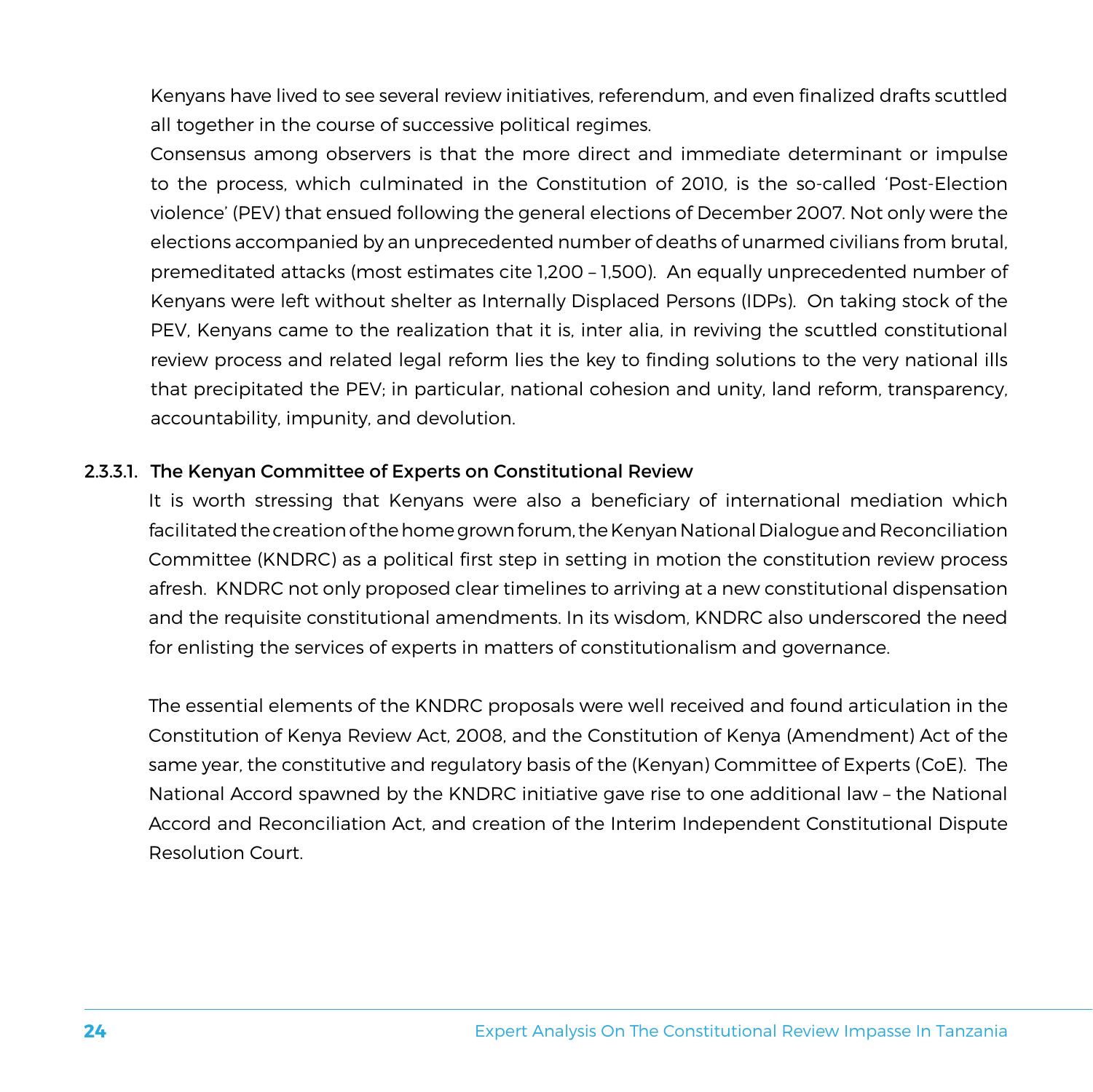At the core of CoE were its 9 members, in addition to its Director and the Attorney General, as ex officio, and the work of CoE was to be guided by certain fundamental principles (National interest over sectoral and regional interests; accountability to people of Kenya; protecting national diversity, inclusiveness, respect for human rights). The nine members were to be appointed by the President but on nomination by the National Assembly, and would have to finalise their work within twelve months.

The law was also preoccupied with stating the professional qualifications (and criteria for disqualification) which would make one eligible for nomination, and which were variegated – (anthropology, comparative constitutional law, electoral systems, democratic governance, mediation and consensus building, land law, public finance). In addition to the type of references CoE should rely on in its work, the law also made provision for the modus operandi in executing the Committee's TOR. The law explicitly directs CoE to rely on information solicited from members of the public, but also from consultations with other experts and interest groups, beside comparative constitutional studies of its own.

CoE was also directed to identify areas of convergence in the existing draft, along with contentious as well as non-contentious issues, with a view of arriving at acceptable solutions, bearing in mind the pros and cons of recommendations made. The work of CoE was to culminate in a harmonized draft.

#### 2.3.3.2. Administrative, Political and Legal Implications for Operationalizing a Committee of Experts in Tanzania

International mediation leading to political consensus between the major political constituencies – the ruling NARC party and its opponents, the Orange Democratic Movement (ODM), the so called 'Banana' and 'Orange' confrontation, was perhaps the first solid step in adopting the CoE option. The consensus was most likely facilitated by the realization of grave governance gaps in the aftermath of the 2007 post-election violence, but also in no small measure was influenced by rulings of the High Court on acceptable legal and constitutional benchmarks governing a constitutional review process.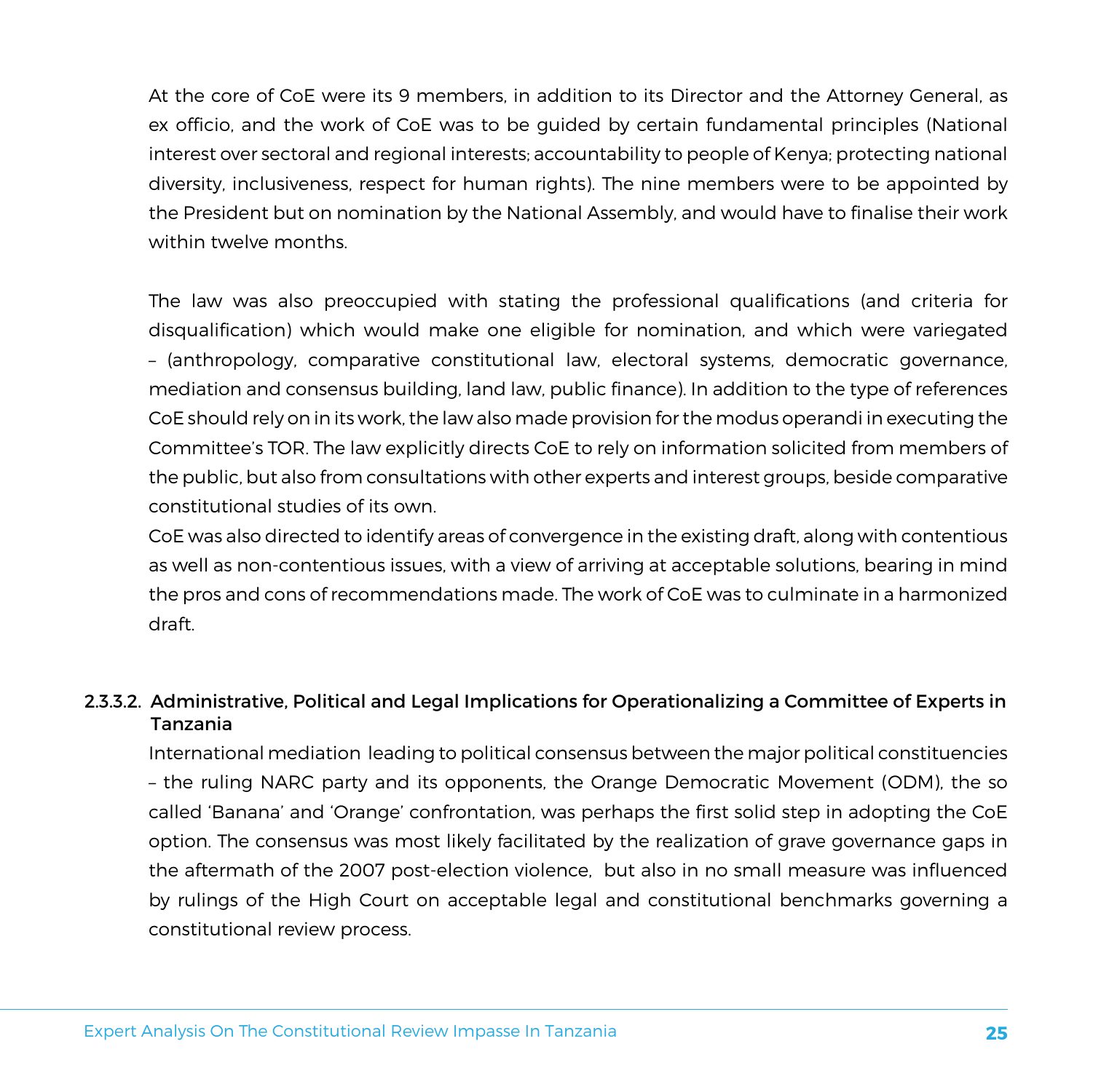It is precisely in this environment that the Kenyan National Dialogue and Reconciliation Committee (KNDRC) was established. In like manner to the Waki Commission, KNDRC also prioritized "constitutional, institutional, and legal reforms" but more pertinently, the "preparation of a comprehensive draft [constitution] by stakeholders with assistance of experts"

In the context of the constitutional review process in Tanzania, the experience of Kenya seems to point to the acute significance of mediation and consensus building between the contending sides. A signed accord capturing the essence of the consensus but also the key steps in the road map towards constitutional reforms, which in the case of Kenya, entailed the preparation of draft constitution by stakeholders with facilitation by experts.

Another observation from the Kenyan experience was the level of attention required in drawing the scope of functions of the CoE in particular, the framing of the ToR in relation to what are loosely termed 'contentious issues'. CoE was required to observe a cut-throat time line (in fact 12 moths) to accomplish the herculean task of producing a draft constitution acceptable to all. Wisely, CoE began by identifying all those issues which, over time and in several previous drafts, remained unchanged. Having taken out of its radar these so called 'non-contentious issues,' CoE created sufficient time to confront the 'sticking points', matters over which stakeholders felt not only very strongly about, but often held conflicting viewpoints. This elimination strategy warrants consideration in Tanzania. Identifying non-contentious issues not only considerably reduces the workload in seeking a harmonized draft constitution (not to mention the element of time) but it allows a more focused examination of the few issues over which there is deep divergence. As was clear from the Kenyan experience, this elimination exercise, because of its focused nature, affords moments of deeper reflection and reconsideration of previously deeply held positions and interpretations.

As the CoE Final Report notes, Kadhis Courts was one such issue. Many assumed it to be a contentious issue when in truth all previous draft constitutions contained provisions which were in content and formulation, strikingly and consistently similar. Equally, despite a long history of land-related conflicts, all previous constitutional review processes and resultant drafts captured the same enduring public viewpoint.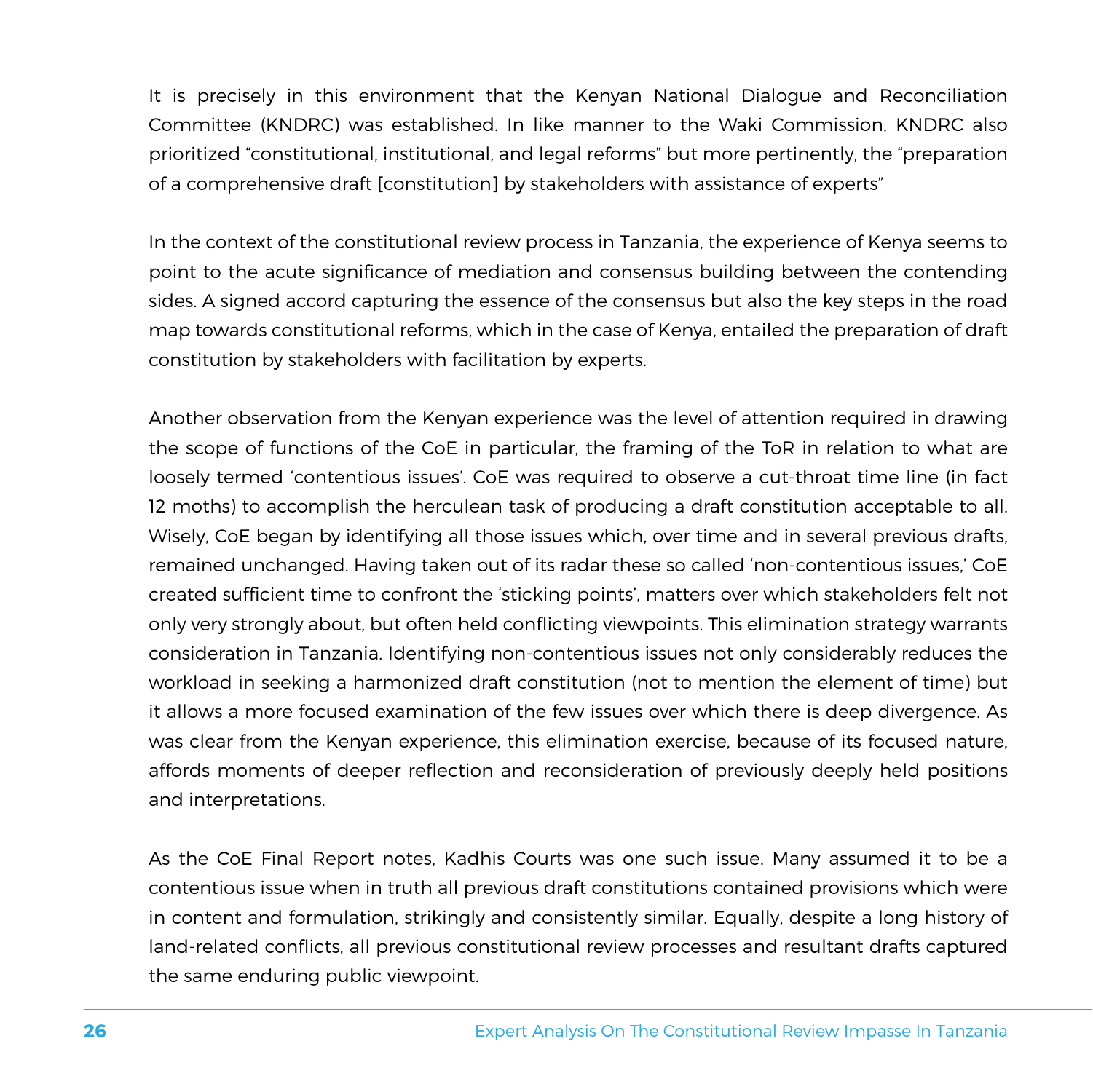In other words, leave alone non-contentious issues, public opinion/position of a hitherto contentious issue may with time, change.

 The experience of CoE in Kenya contains one further important lesson. In addition to the general political goodwill it enjoyed and its legally entrenched status, the Committee was expected to wind up and submit a draft constitution within clearly defined time frames. The highlights of its work plan were as follows:

- • 2009 February: Establishment of CoE
- • 2009 March : Swearing in
- • 2009 November: Submission of a Harmonised Draft Constitution
- • 2010 January: Submission of the Revised Harmonised Draft Constitution
- • 2010 February: Submission of the Proposed Constitution

The cut-throat deadlines notwithstanding, CoE displayed an extraordinary sense of civic duty in its unilateral pledge to respect the prescribed work plan and embarking on the task ahead of the completion of the relevant preparatory administrative arrangements, including office accommodation, equipment and accessories-all of which goes to show the exceptional caliber of individuals who comprised the Committee.

Beating the prescribed deadline in submitting the Proposed Constitution was also influenced by the realization that there would be grave consequences for the nation, if the constitutional review process would not be finalized ahead of the impending general elections of 2012. The "risk of further polarization and violence would increase as the country approached the election", the CoE Report observed. In the words of CoE Chairperson, [a]ny proximity to a general election would render [the constitutional review process] meaningless" in large part because "Kenyan politicians become ridiculously hostile to each other as general election (sic) approaches"

CoE members were appointed by the incumbent President but on nomination by the National Assembly, but there is nothing magical in this appointment formula such that other options may be considered, including for an example, the appointment to be made by the President in consultation with the Chief Justice and the Attorney General.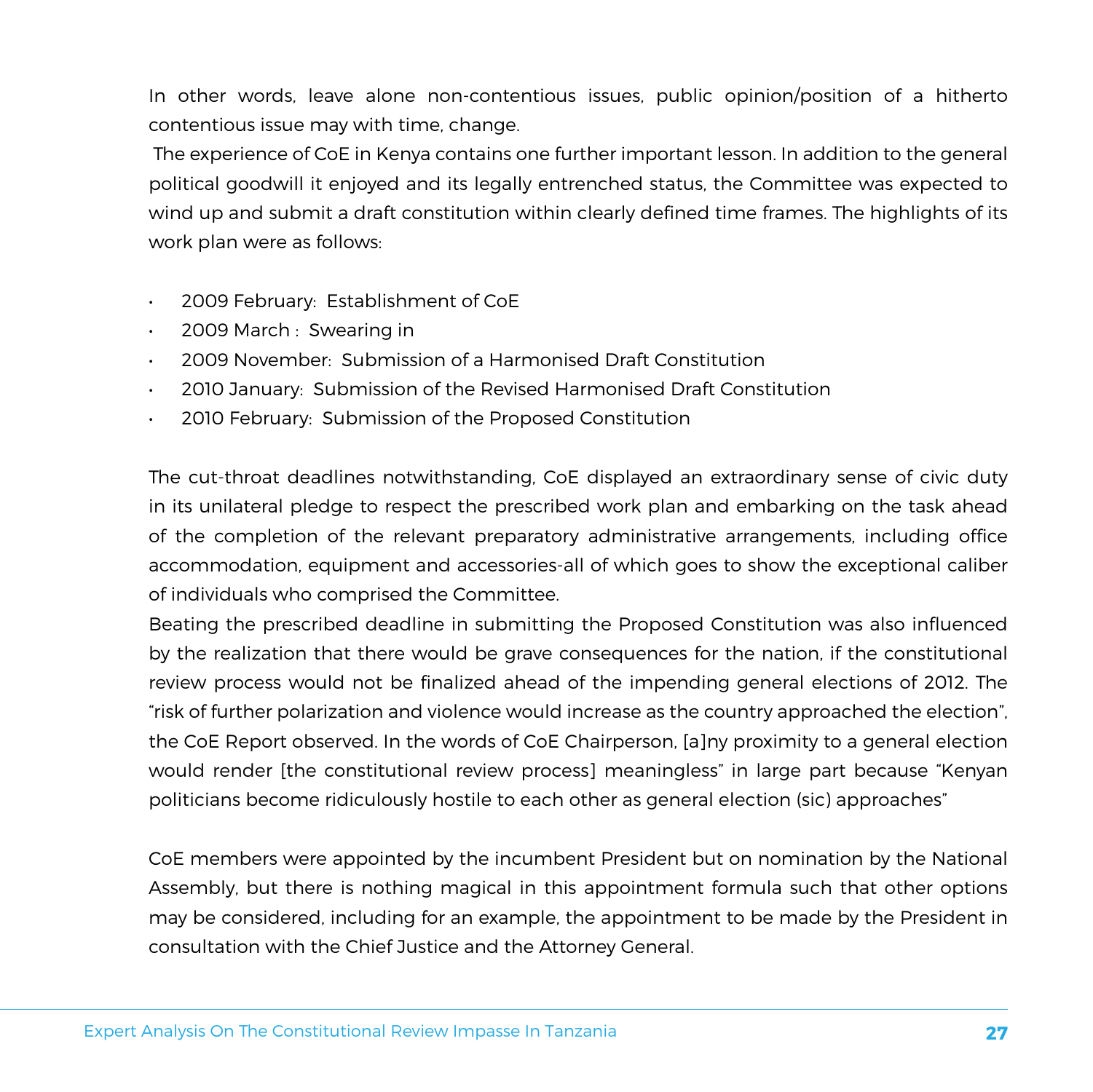In its own admission, one key challenge confronting CoE was the uncertainty in the minds of many, as to the difference between the CoE and the erstwhile Constitution of Kenya Review Commission (Chaired by Prof. Yash Pal Ghai), given what appeared to be an overlapping mandate, namely, the production of a draft Constitution. For this very reason, embracing the CoE in Tanzania is likely to lead to a similar situation, that is, inability to distinguish the proposed CoE, from the Constitutional Review Commission (whose Chairperson was retired judge, Joseph Sinde Warioba), thus creating unwarranted expectations and demands. In Kenya, the problem was mitigated by the inadvertent inclusion of 'civic education' in the TOR of CoE. At the same time, the dissemination (and distribution) faced three related challenges. Not only was the budget line for the exercise glaringly inadequate. Delineation of roles and functions between CoE and other stakeholders, such as the Attorney General, were blurred, thus threatening to paralyse the process. Lastly, was the question of infiltration of the dissemination exercise by persons and groups with ulterior motives, most notably malicious misrepresentations and distortions.

Lastly, and on top of the several challenges CoE had to deal with, was a determined group of persons whose undisguised intention was to frustrate the search for a more legitimate and fair constitutional dispensation in favour of the status quo.

These detractors adopted a range of strategies but four appear to be the more prominent: adverse media coverage of CoE members' competence, religious profile and partisanship; statements promoting narrow, ultra-conservative faith-based positions; unfriendly interference on the part of the Parliamentary Select Committee; and insincere advice and indiscriminate attacks on recommendations by CoE.

This observation is made with a view to input into the process of selecting members of the CoE should this approach be found suitable to the Tanzanian context. Potential CoE members should, as a minimum, be persons of such state of mind as to withstand and instead remain steadfast, in discharging their respective functions with the required professionalism and commitment.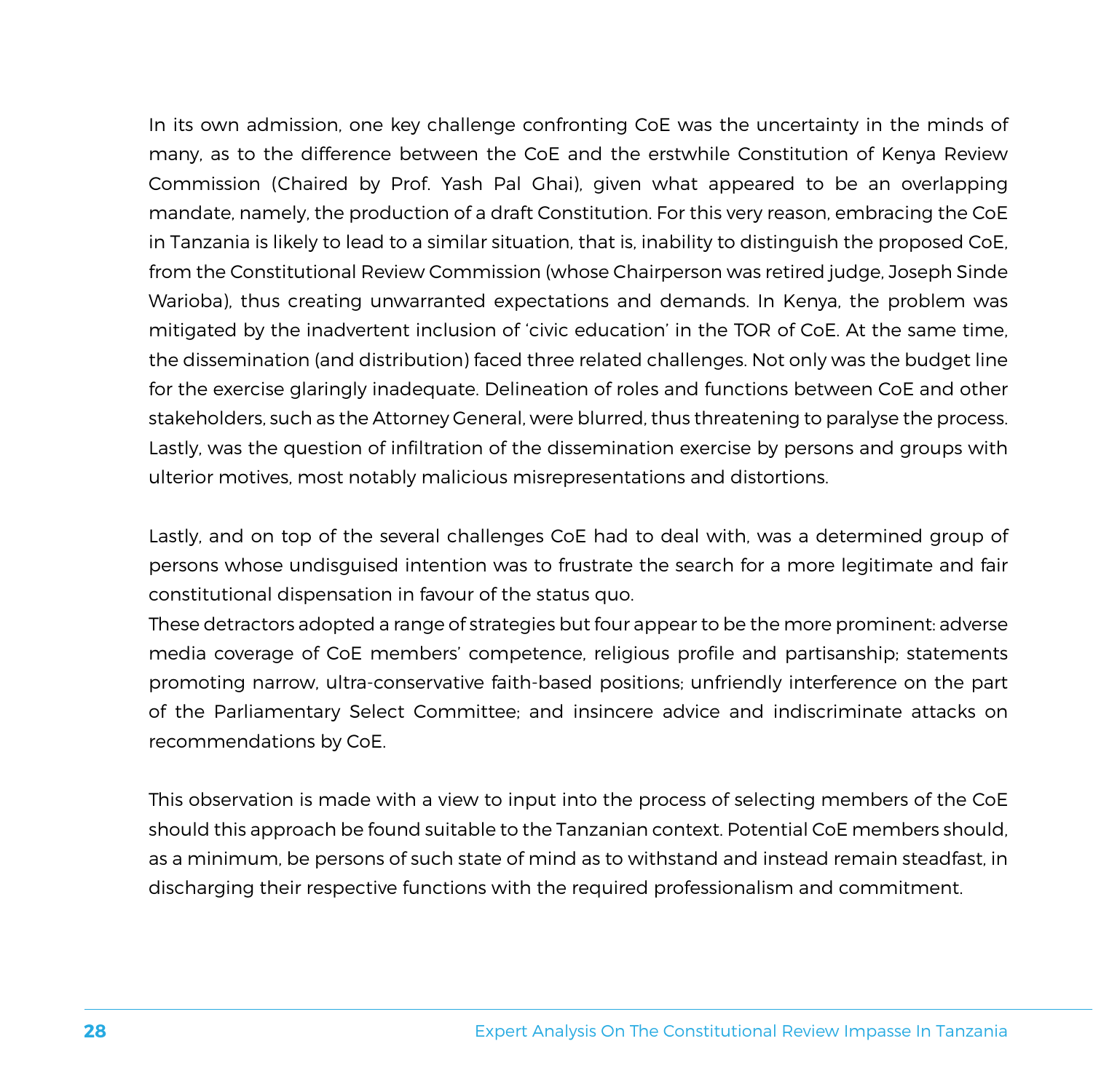

*Picture 9: Rt. President Mwai Kibaki shows off the new constitution during the promulgation of the new constitution at Uhuru Park 27-8-10.He is flanked by Former Attorney General Amos Wako*

#### 2.3.3.3. Summary of the Advantages of the CoE Approach

Firstly, although no two constitutional review processes occurring in different jurisdictions will ever be carbon copies of one another; there is nevertheless ample room to learn from one another especially if, as is the present case, the experience being referred to is from a jurisdiction that is in many fundamental ways similar to that of Tanzania. Besides this general observation, is a second and related fact that the CoE approach in Kenya successfully brought the existing 5-year long constitutional review impasse to an end; and gave the nation a Constitution widely accepted by a large section of the nation, as the results of the referendum confirmed.

Thirdly, given the fact that there are conflicting and deeply held opinions over Katiba Inayopendekezwa, on one hand, but also in respect of the 'Warioba Commission Draft Constitution', on the other, a logical solution seems to lie in the intervention of an impartial and technically sophisticated arbiter/mediator to develop a harmonized version, which essentially is the core task of the proposed CoE approach.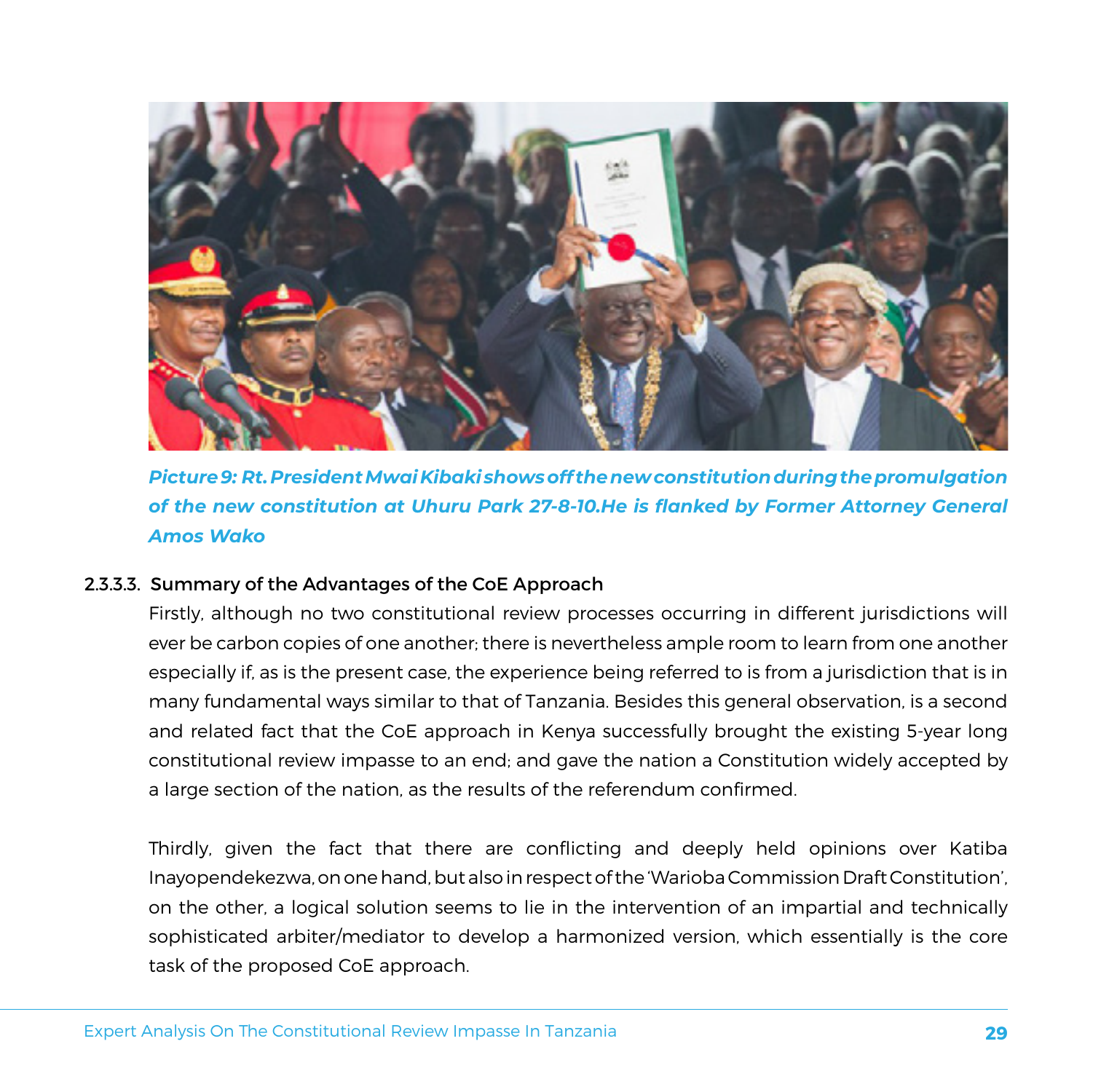Fourthly, a CoE approach can be accomplished in a relatively short period of time and without presenting excessive demands in terms of resources, human, financial or material.

#### 2.3.3.4. Summary of Disadvantages of the CoE Approach

The constitutional review process ended up in bitter acrimony not only among members of the Constituent Assembly, but left the nation at large polarized, emotionally-drained and possibly many left suspicious about the genuine intentions of the constitutional review process, in general. Reviving the constitutional review process therefore requires considerable reconsideration of one's positions, consensus, compromise and requisite political will, all of which cannot be taken for granted, and in fact, require sacrifices of the highest order.

Some might argue that the Kenyan approach is hardly relevant and therefore inapplicable, given that the drivers (Post-Election Violence in 2007-2008, Devolution, Grand Corruption, Gross and Systematic Human Rights Abuses) of constitutional reforms are not exactly similar to those at play in Tanzania. Finally, opposition towards the CoE approach is likely to come from those who will demand a more prominent and substantive role of the political class, and especially political parties and the legislature.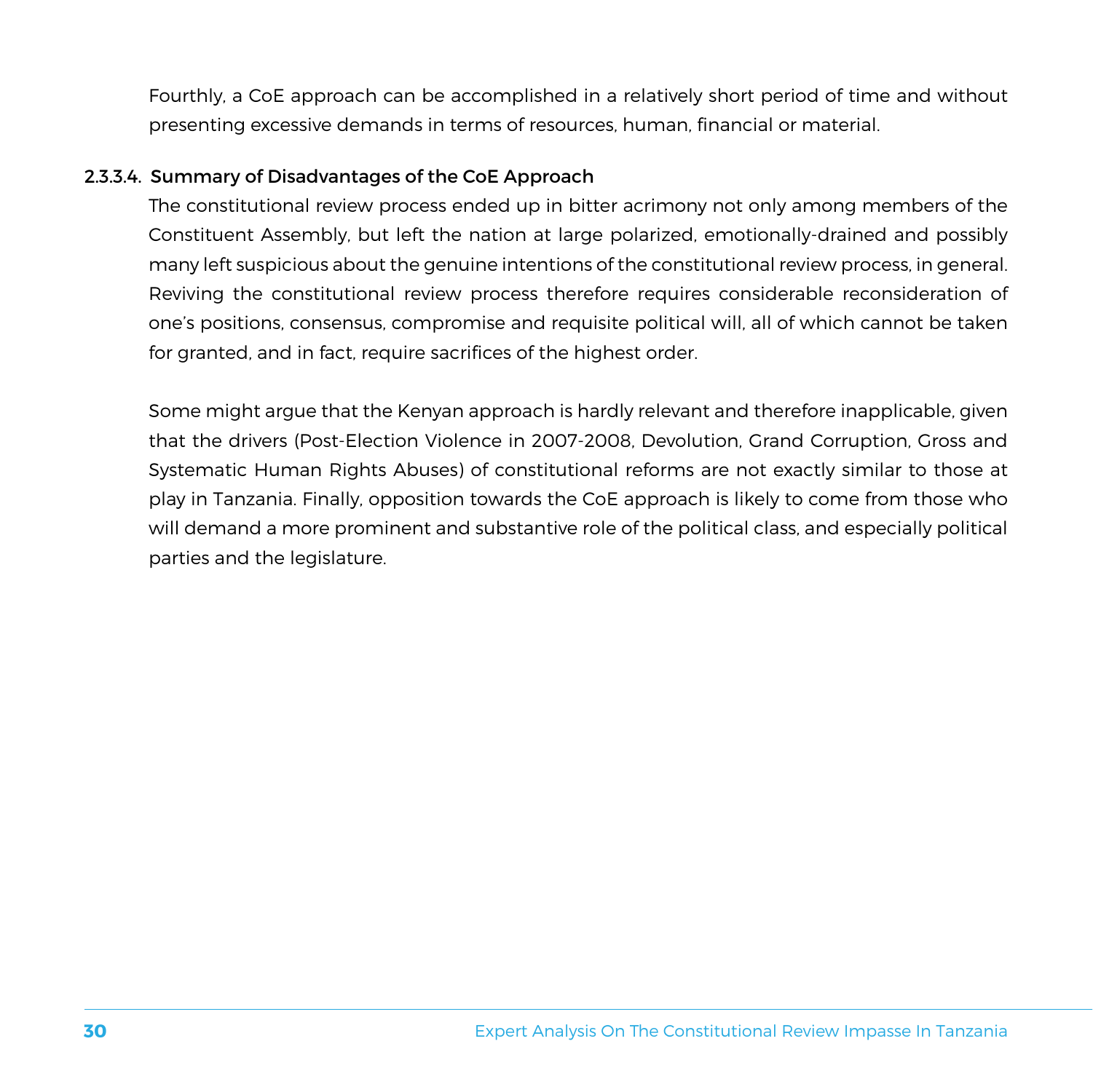# **SECTION III: CONCLUSION**

This report is a result of analysis by a team of experts with a special concern on the impasse of the Constitutional Review process in Tanzania. The foregoing analysis has reflected on the process of making the new constitution in Tanzania by assessing the progress made so far, existing challenges and the way forward.

The analysis has established three possible reasons for the stalemate. The first and which appears to be the major factor was the unrealistic timeframe set for the referendum. Invoking his powers under the Referendum Act the President ordered that the referendum campaigns to be held between March and April 2015 and on 30th April 2015 a referendum poll. However, this order took little consideration of the fact that NEC had planned to update the Permanent National Voters' Register (PNVR) prior to the 2015 general elections and the referendum.

Contrary to the anticipation that the updating exercise would have been completed by the end of April, 2015, the exercise was completed in September 2015, a month before the 2015 general elections. The second reason for the stalemate appears to be the outbreak of the conflict in the Constituent Assembly between members of the ruling CCM and their sympathizers, on the one hand, and members affiliated to opposition camp, UKAWA, on the other. Consequently, the latter decided to boycott the Constituent Assembly. Non-involvement of the opposition in the debates and approval of the Proposed Constitution undermined not only the legitimacy of the process but did little in promoting national cohesion and diversity, the intensification of parochial sentiments being the ultimate result. The third reason for the impasse is associated with the declared position of the current fifth phase government towards the constitutional review process, that it is not one of the Government's priorities.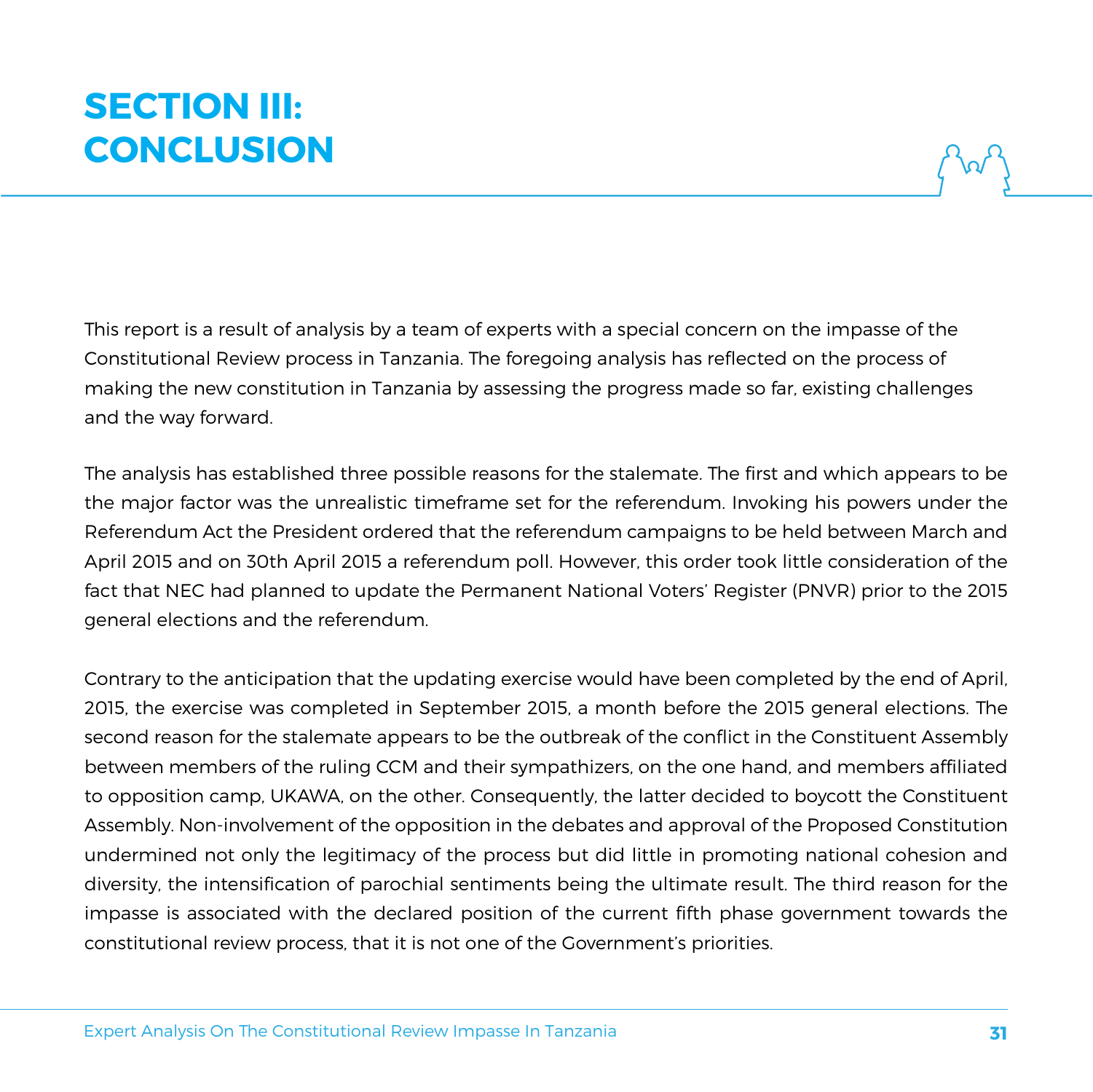This report underscores the need of ensuring that the process that had started during the fourth phase government is completed; with an emphasis that the final constitution made should as far as possible be a result of participatory processes and consensus building which are essential for its legitimacy. One of the key pillars of a democratic state is the existence of the constitution adopted through consensus and compromises with the greater goal of forging national unity, articulating commonly shared values and capturing long term aspirations of diverse members of society

Since all the statutory timelines for the referendum have lapsed, to revive the constitutional review process, amendments to the Referendum Act are unavoidable. The crucial issue now is what approach or approaches can be taken to putting the review process on track again. This report has suggested three alternative approaches. The first one is to revive the constitutional review process by returning to the last, unfinished business, which was the holding of a referendum (following the necessary amendments to the Referendum Act) and promulgation of a new Constitution. This approach does not take into account consensus building. The second approach is to reconvene the Constituent Assembly which adopted the 'proposed constitution' i.e., *Katiba Inayopendekezwa* and make some amendments to the Proposed Constitution. This approach presupposes a successful completion of preliminary intra and inter-party consultations and dialogue for purpose of building consensus on all the sticking points before the Constituent Assembly is reconvened. The third approach is to appoint a Committee of Experts (CoE) as the first step towards a referendum and promulgation of a new Constitution. The idea is to have a team that would harmonize the Draft Constitution and Proposed Constitution. The report highlights the advantages and disadvantages of each approach with a view to guiding decision-making in the course of choosing the approach to be taken. Finally, the report proposes to the Legal and Human Rights Centre possible advocacy strategies.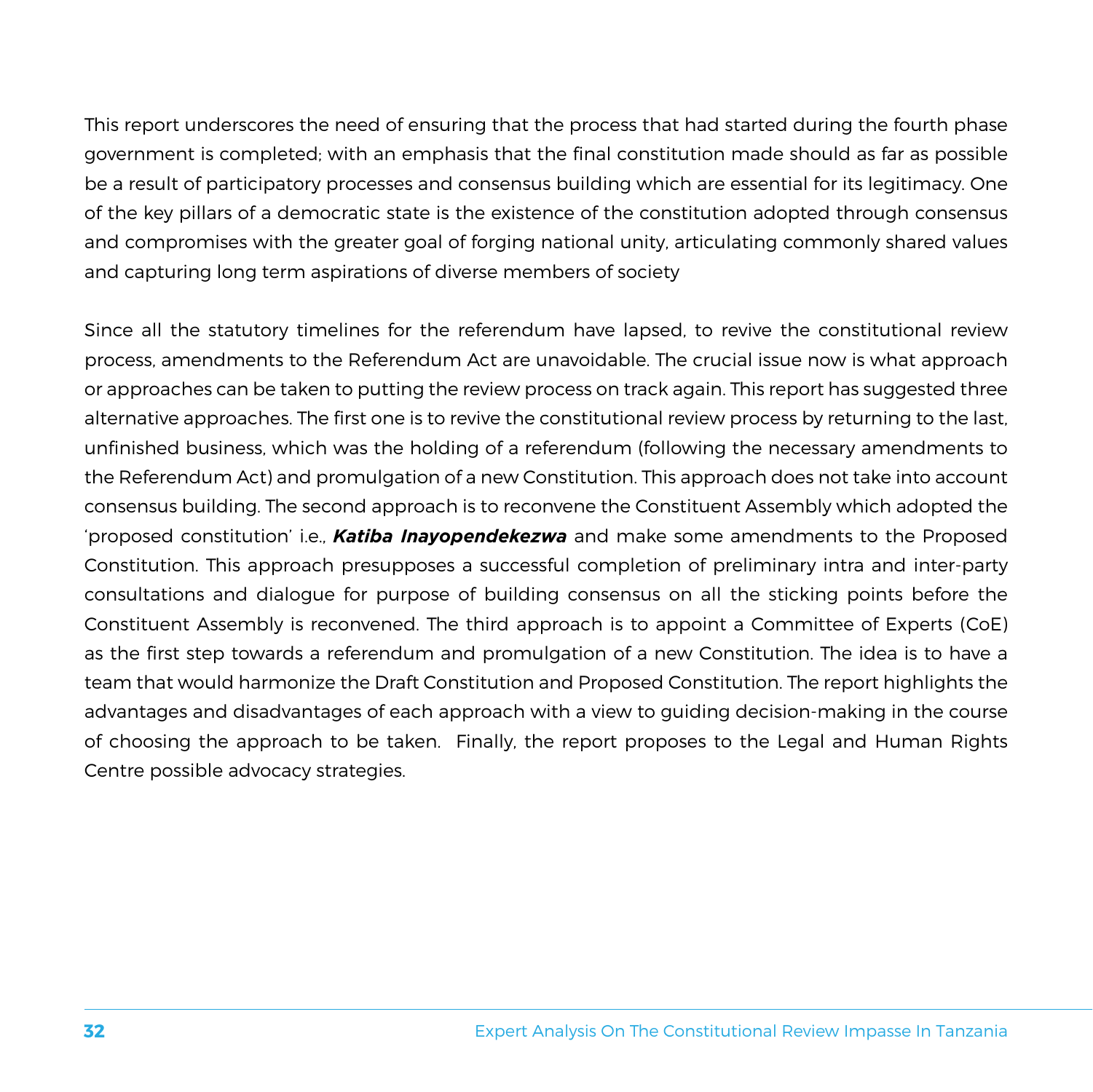## **References**

Baraza la Maaskofu Katoliki Lakomaa na Mchakato wa Katiba Mpya: *http://www.magazetini.com/news/baraza-la-maaskofu-katoliki-lakomaa-na-mchakato-wa-katibampya.* 

Dourado W (2006). The Consolidation of the Union: A Basic Re-Appraisal. In Peter C M & Othman H (eds.) Zanzibar and the Union Question; Zanzibar Legal Services Centre.

DW News, Asasi za Kiraia Tanzania zataka Katiba Mpya: *http://www.dw.com/sw/asasi-za-kiraia-tanzaniazataka-katiba-mpya/a-40706546.* 

Ghai, Y (2012). The Role of Constituent Assemblies in Constitution Making. International Institute for Democracy and Electoral Assistance.

Humphrey Polepole (Former CRC Commissioner), Making the New Constitution for Tanzania: Challenges and Opportunities. Available at *http://hpolepole.blogspot.com/2015/03/making-new-constitutionfor-tanzania.html.*

IPP Media, Waomba Mchakato wa Katiba Uendelee: *https://www.ippmedia.com/sw/habari/waombamchakato-wa-katiba-uendelee.* 

Issa G. Shivji, Paradoxes of Constitution-Making in Tanzania, Paper Presented to the East African Law Society (EALS) Conference in Mombasa, Kenya on 15-16 November, 2013.

Jamhuri Media, *www.jamhurimedia.co.tz/baraza-la-maaskofu-katoliki-lakomaa-na-mchakato-wakatiba-mpya.*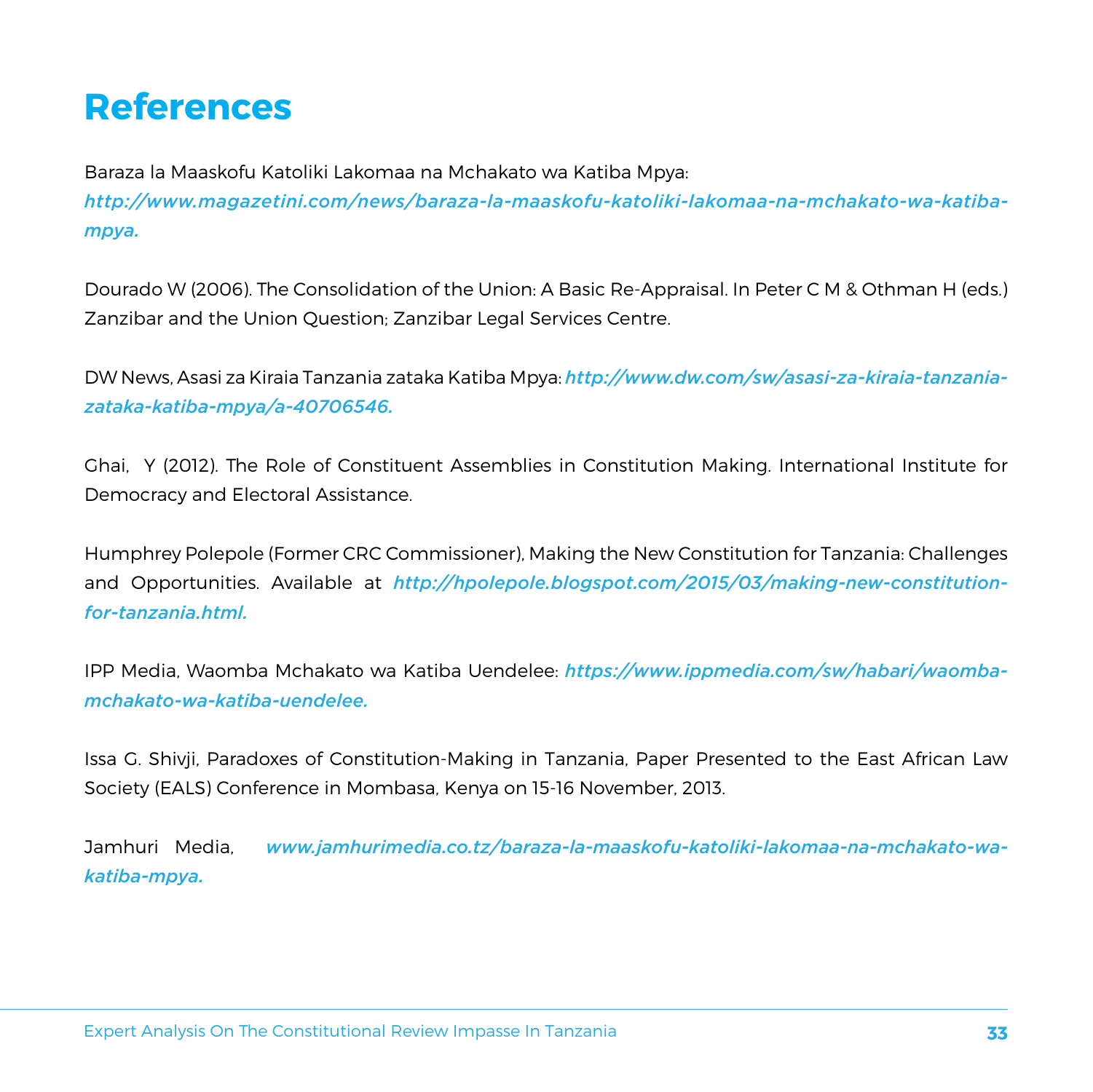Jesse, J. (2013) Report on the Constitution Making Process, Legal and Human Rights Centre. Available at *http://katiba.humanrights.or.tz/assets/documents/katiba/tanzania/crc/doc/1.%20Report%20on%20 the%20Constitutional%20Making%20in%20Tanzania-%\_en.pdf.*

Julius K.Nyerere, Freedom and Development, Dar es Salaam: Oxford University Press, 1973.

Maina CP, Majamba H, Makaramba R, Shivji I.G (2004). Constitutional and Legal System of Tanzania: A Civics Sourcebook. Mkuki na Nyota Publishers.

Mpangala, G (2017) Mikwamo katika Michakato ya Kupata Katiba Mpya: Uzoefu wa Nchi za Eneo la Maziwa Makuu na Tanzania. Makala iliyoandaliwa kwa Ajili ya Mkutano Mkuu wa Kitaifa wa Katiba ulioandaliwa na Jukwaa la katiba Tanzania, Machi, Dar es Salaam.

Mukangara D (1998). Forms and reforms of constitution-making with reference to Tanzania. Utafiti

Peter C.M, The Draft Constitution 2013: A Silent Revolution. Available *https://xa.yimg.com/kq/ groups/20674633/.../MAINA+UCHAMBUZI+RASIMU.pdf*

Review Commission, Final Report of the Constitution of Kenya Review Commission, February 10, 2005.

TCD, Tamko kuhusu Mchakato wa Katiba na Uchaguzi Mkuu wa 2015: *http://mwanawamakonda. blogspot.com/2014/09/katiba-mpya-tanzania-soma-tamko-la-tcd.html*

Tume ya Taifa ya Uchaguzi, Taarifa ya Zoezi la Uboreshaji wa Dafatri la Kudumu la Wapiga Kura kwa 2015; *http://katiba.humanrights.or.tz/assets/documents/katiba/tanzania/articles/doc/NEC%20 TAARIFA%20YA%20UBORESHAJI%20WA%20DAFTARI%20NA%20MAANDALIZI%20YA%20 UCHAGUZI%20MKUU%202015/NEC%\_en.pdf*

Tume ya Taifa ya Uchaguzi, Taarifa kwa Umma Kuhakiki Taarifa katika Daftari la Kudumu la Wapiga Kura; *http://www.tanzaniatoday.co.tz/news/taarifa-kutoka-tume-ya-taifa-ya-uchaguzi-kuhusu-kuhakikidaftari-la-kudumu-la-mpiga-kura-kwa-mikoa-kumi-na-mbili12*